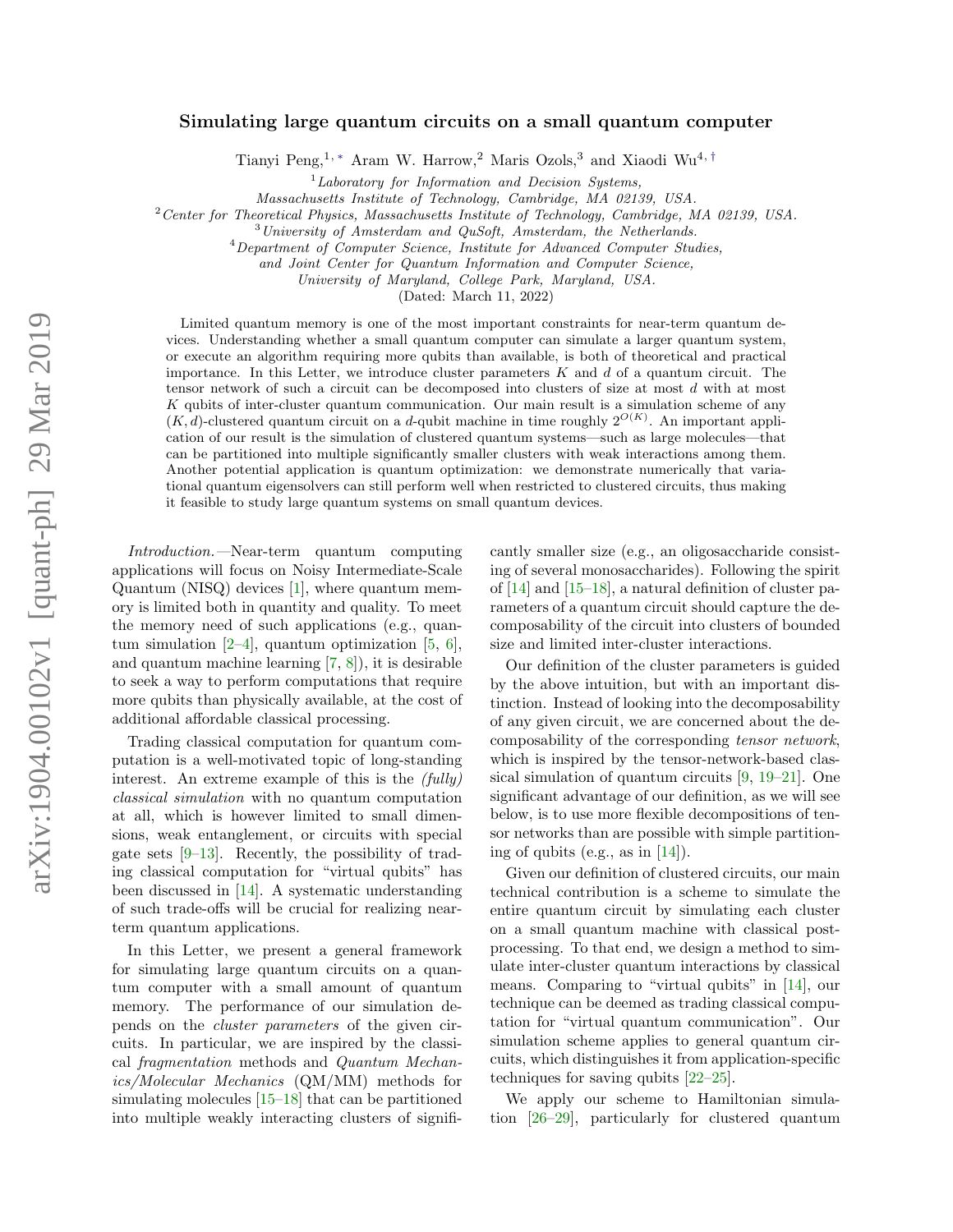systems, and Variational Quantum Eigensolvers (VQE), a popular candidate for showing quantum advantages on near-term quantum devices [\[30–](#page-5-13)[32\]](#page-5-14). In both applications, we show that the particular quantum circuits have favorable cluster parameters that are amenable to our techniques. One can also interpret our technique as a hybrid variational ansatz in which a quantum computer is used for some parts of the circuit and a classical computer is used for other parts, which might be of independent interest.

Computational model.— We use the same computational model as in [\[14\]](#page-5-4); see Fig. [1](#page-2-0) (Phase 1). An *m*-gate quantum circuit  $C$  with 1- and 2-qubit gates is applied to  $|0\rangle^{\otimes n}$  and all output qubits are measured in the computational basis. A classical post-processing function  $f: \{0,1\}^n \to [-1,1]$  is then applied to the measurement outcomes. We assume that f can be efficiently computed classically. We call the overall procedure a quantum-classical algorithm (QC algorithm) and denote it by  $(C, f)$ . Its expected output  $\mathbb{E}_y f(y)$  is averaged over all measurement outcomes  $y \in \{0,1\}^n$ . The goal of our simulation is to approximate  $\mathbb{E}_y f(y)$  within precision  $\epsilon$  with high probability, say at least 2/3.

Clustered circuits.—Any QC algorithm  $(C, f)$  can be represented by a tensor network  $(G, \mathcal{A})$  consisting of a directed graph  $G(E, V)$  and a collection of tensors  $A = \{A(v) : v \in V\}$ . The vertices V of G represent individual gates (denoted by  $\square$ ), input qubits (denoted by  $\triangleleft$ ), and observables (denoted by  $\triangleright$  as shown in Fig. [1](#page-2-0) (Phase 2), whereas the flow of qubits is encoded by the directed edges  $E$  of  $G$ . Note that each gate vertex  $\Box$  has the same in- and out-degree (i.e., the same number of incoming and outgoing edges) whereas  $\triangleleft$  vertices only have outgoing edges and  $\triangleright$  vertices only have incoming edges. For each  $v \in V$ ,  $A(v)$  is a tensor that encodes the matrix entries of the corresponding gate, state, or observable, and the value  $T(G, \mathcal{A})$  of the tensor network  $(G, \mathcal{A})$  coincides with the output expectation of the corresponding  $(C, f)$  algorithm, i.e.,

$$
T(G, \mathcal{A}) = \mathbb{E}_y f(y). \tag{1}
$$

See the Supplementary Material for more details.

A QC algorithm  $(C, f)$  is  $(K, d)$ -clustered if its tensor network  $(G, \mathcal{A})$  has the following structure. Setting the final observable  $O<sub>f</sub>$  aside, we partition the remaining vertices of G into clusters  $S_1, \ldots, S_r$ and let g be the  $(r+1)$ -vertex multi-graph obtained by contracting each cluster to a single vertex. Let  $K$  be the number of edges in  $g$  minus the in-degree of  $O_f$  (intuitively, K is the total number of qubits communicated between different clusters) and let d be the number of qubits sufficient for simulating each cluster.

While finding the minimal d can be non-trivial (especially if qubits can be recycled after measurement), a good estimate of d is  $\max_i d(S_i)$  where  $d(S_i)$ is the out-degree of cluster  $S_i$ . This is a valid upper bound on the minimal d since  $d(S_i)$  is the number of  $\triangleleft$  vertices in  $S_i$  plus the number of incoming edges to  $S_i$ , which upper bounds the total number of qubits required to simulate  $S_i$ .

For example, in Fig. [1](#page-2-0) (Phase 2), two parts of a partition  $\{S_1, S_2\}$  are indicated by blue and orange, respectively. Since only one qubit is sent from  $S_1$  to  $S_2, K = 1$ . We have  $d(S_1) = 3$  due to two outgoing edges from  $S_1$  to  $O_f$  and one from  $S_1$  to  $S_2$ . Similarly,  $d(S_2) = 2$  and thus we can take  $d = 3$ . This circuit is hence (1, 3)-clustered.

Our framework generally allows for more flexibility in decomposing quantum circuits compared to [\[14\]](#page-5-4). Consider the 2n-qubit example in Fig. [2.](#page-2-1) Assuming each block  $B_i$  is dense, i.e., contains twoqubit gates between all pairs of qubits, any partition of the initial 2n qubits induces at least  $\Omega(n)$  gates across the parties and thus requires  $\Omega(n)$  qubits of communication to implement the circuit. However, this is a  $(2, n + 1)$ -clustered circuit with only two qubits of communication between the blue and orange clusters in Fig. [2.](#page-2-1)

Simulation scheme.—To fulfill the above intuition, for any  $(K, d)$ -clustered circuit, we need to show how (i) each cluster can be simulated on a d-qubit quantum machine and (ii) how to simulate the interaction among clusters. We design an edgecutting procedure to decompose tensor networks as shown in Fig. [1](#page-2-0) (Phase 3). In particular, we replace each edge, modeled as a perfect channel for communicating a qubit, by a collection of tensor networks that reproduce the inter-cluster communication by operations within each cluster. This, however, comes at a cost of having to average over several runs. (In the spirit of [\[14\]](#page-5-4), this technique can be thought of as "virtual quantum communication.")

<span id="page-1-1"></span>**Lemma 1.** Let  $(G(E, V), A)$  be a tensor network of a QC algorithm. For any edge  $e \in E$ ,

<span id="page-1-0"></span>
$$
T(G,\mathcal{A}) = \sum_{i=1}^{8} c_i T(G',\mathcal{A}_i),\tag{2}
$$

where  $G'$  differs from  $G$  by removing e and adding one  $\triangleleft$  and one  $\triangleright$  vertex, each  $c_i \in \{-\frac{1}{2}, \frac{1}{2}\}\$ , and each  $(G', \mathcal{A}_i)$  corresponds to a valid quantum circuit.

(All proofs in this Letter are deferred to the Supplementary Material.) By repeating this process and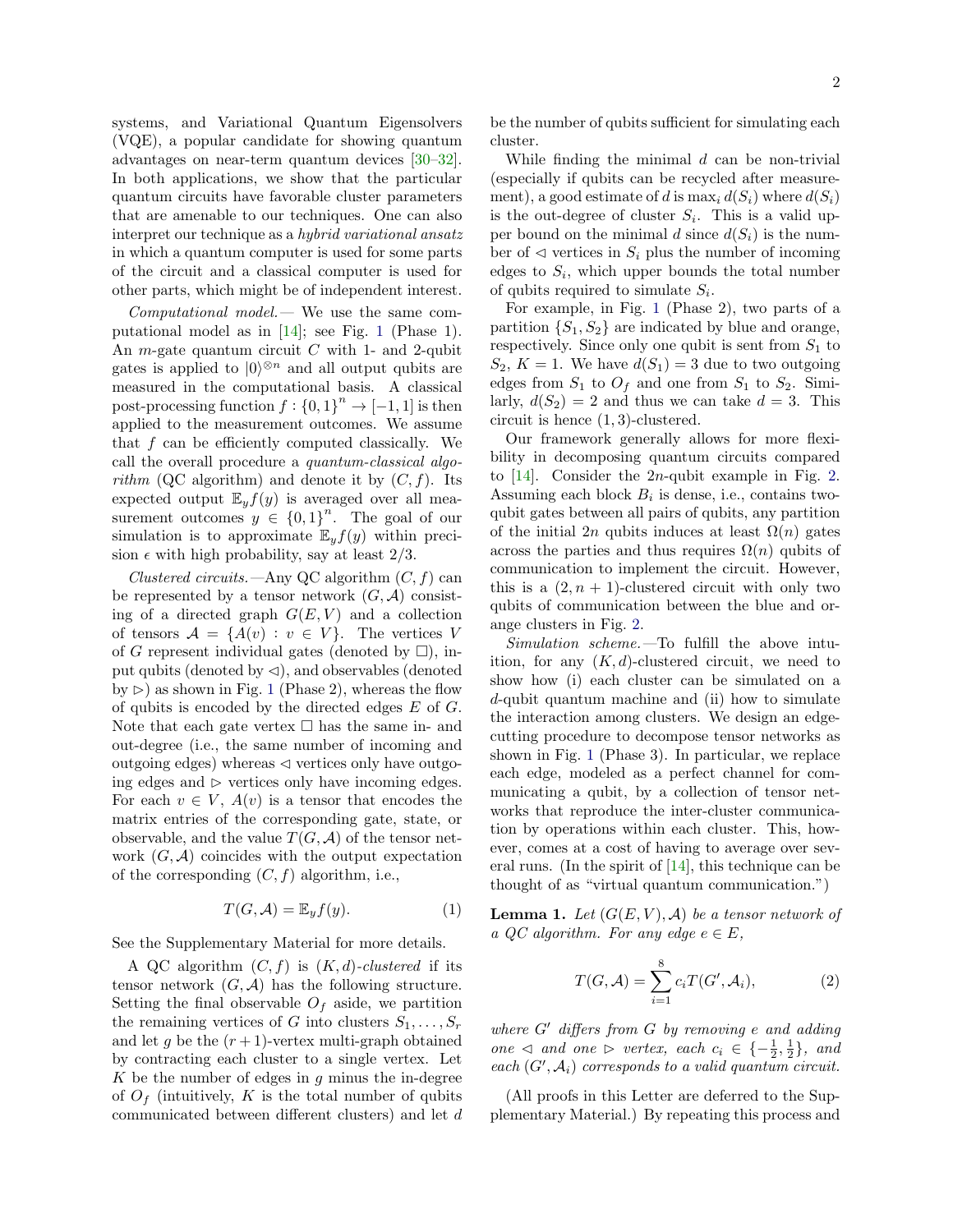

<span id="page-2-0"></span>FIG. 1. Four phases of our simulation: (1) the original quantum circuit; (2) the corresponding tensor network; (3) a collection of tensor networks obtained by cutting an edge; (4) a collection of smaller quantum circuits.



<span id="page-2-1"></span>FIG. 2. A  $(2, n + 1)$ -clustered circuit with three dense blocks. While any partition of its qubits induces  $\Omega(n)$ gates between different parts, merging blocks  $B_1$  and  $B_3$ into a single cluster results in only two qubits communicated between the two clusters.

deleting more edges, the tensor network can eventually be partitioned into individual clusters. Each cluster will only have outgoing edges to  $O<sub>f</sub>$  and can hence be simulated by a  $d$ -qubit quantum computer plus classical processing of the measurement outcomes (Phase 4 in Fig. [1\)](#page-2-0). We combine individual simulation results by a simple sampling procedure according to Eq. [\(2\)](#page-1-0).

Our overall simulation scheme consists of several iterations of the following steps: (i) producing a classical description of a quantum circuit with  $O(m)$  gates and d qubits (potentially recycled during the circuit), (ii) running this circuit on  $|0\rangle^{\otimes d}$ , and (iii) classically post-processing the measurement outputs. The final step has to produce with probability at least 2/3 an  $\epsilon$ -approximation of  $T(G, \mathcal{A})$ .

The complexity of our scheme scales with the cluster parameters  $(K, d)$  as well as the total number of qubits  $n$  and gates  $m$  in the original circuit  $C$ , and the desired additive simulation accuracy  $\epsilon$ . The total classical and quantum running time of our simulator is  $O(Q \text{ poly}(n+m)/\epsilon^2)$ , for some exponentially scaling parameter Q. For simplicity, we ignore the polynomial part of the run-time and call this a  $(Q, d)$ -simulator.

A fully classical simulator is thus a  $(2^{O(n)},0)$ simulator, while a scalable quantum computer is a  $(1, n)$ -simulator with an exponentially improved total run-time. Our result can be deemed as a smooth trade-off between these two extreme cases.

<span id="page-2-2"></span>**Theorem 1.** Any QC algorithm  $(C, f)$  with a  $(K, d)$ -clustered circuit C has a  $(2^{O(K)}, d)$ -simulator. The total classical and quantum running time of this simulator is  $O(2^{4K}(n+m)/\epsilon^2)$ , where n and m are the total number of qubits and gates in C, and  $\epsilon$  is the desired accuracy.

The efficiency of our simulation can be further improved for special classes of post-processing functions  $f : \{0,1\}^n \rightarrow [-1,1].$  For example, consider decomposable f satisfying  $f(y) = \prod_{j=1}^{r} f_j(y_j)$ , where  $y = y_1 \dots y_r$  is a partition of the original *n*-bit string  $y$  into substrings  $y_j$  that correspond to out-puts of different clusters [\[33\]](#page-5-15), and  $f_j(y_j) \in [-1,1]$ . Typical examples of such decomposable functions arise from Pauli observables in VQE [\[34\]](#page-5-16) or estimating probabilities of specific output strings [\[35\]](#page-5-17). For such functions, we can replace  $O<sub>f</sub>$  by smaller tensors  $O_{f_j}$  and include them in the corresponding clusters  $S_j$ . As a result, the induced graph g no longer contains  $O_f$ . Nevertheless, we can still apply Lemma [1](#page-1-1) to decompose each cluster and simulate it on a dqubit quantum machine. However, inspired by [\[9\]](#page-5-2), a more efficient scheme for combining individual simulations is now possible. Its complexity depends on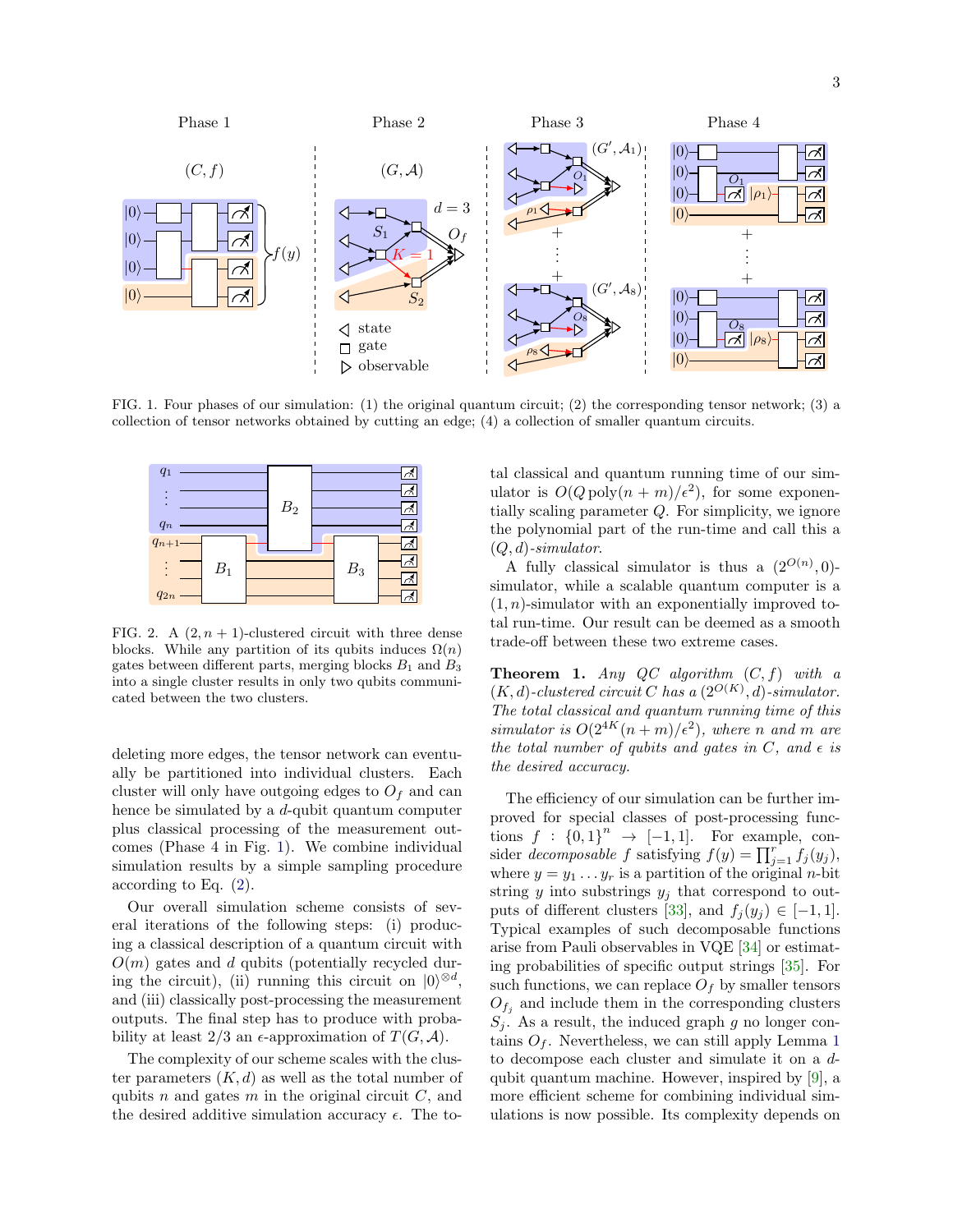$cc(q)$ —the *contraction complexity* of  $q$ —that is the minimum (over all possible contraction orders) of the maximum node degree during the procedure of contracting the graph to a single vertex.

<span id="page-3-0"></span>**Theorem 2.** Any QC algorithm  $(C, f)$  with a  $(K, d)$ -clustered circuit C, a decomposable function f, and induced graph g has a  $(2^{O(\text{cc}(g))}, d)$ -simulator.

Note that  $cc(g) \leq K$ , where K is the number of edges in g. Compared to  $2^{O(K)}$  in Theorem [1,](#page-2-2) the factor  $2^{O(cc(g))}$  $2^{O(cc(g))}$  in Theorem 2 is a significant improvement for some families of graphs. For example, among constant-degree graphs with *n* nodes,  $cc(g) = O(1)$  for trees and  $cc(g) = O(\sqrt{n})$  for planar graphs [\[36\]](#page-5-18), while K can be as large as  $O(n)$ .

Application to Hamiltonian simulation.—One of the most promising potential applications of our result is the simulation of clustered quantum systems. Specifically, we consider quantum systems with geometric layouts where each qubit only interacts with  $O(1)$  adjacent qubits. The corresponding interaction graph  $G$  (i.e., qubits as vertices and interactions as edges) has constant degree. Assume further that qubits in  $G$  can be grouped into  $n$  parties and let  $q$ be the induced graph obtained by contracting each party of G to a single vertex. The Hamiltonian of such a system can be written as a sum of local terms

<span id="page-3-2"></span>
$$
H = \sum_{j} H_j^{(1)} + \sum_{j} H_j^{(2)}, \quad \forall i, j : ||H_j^{(i)}|| \le 1, \tag{3}
$$

where each term acts on at most two qubits and the superscripts (1) and (2) indicate that these qubits belong to a single party or two different parties, respectively. The interaction strength between all parties can be characterized by  $h = \sum_j ||H_j^{(2)}||$ . We are interested in quantum systems with weak interaction strength (e.g., Fig. [3\)](#page-3-1). Assume that the system is initialized in a product state  $\rho = \rho_1 \otimes \cdots \otimes \rho_n$ , where  $\rho_i$  is an efficiently preparable state of the *i*-th party. We hope to approximate the following correlation function:

$$
\text{Tr}\big[(O_1\otimes\cdots\otimes O_n)e^{-iHt}(\rho_1\otimes\cdots\otimes\rho_n)e^{iHt}\big],\ \ (4)
$$

where  $t$  is the evolution time and  $O_i$  is an efficiently measurable observable of the *i*-th part with eigenvalues in  $[-1, 1]$ .

<span id="page-3-3"></span>Theorem 3. The correlation function of the Hamiltonian  $H$  in Eq. [\(3\)](#page-3-2) can be approximated to accuracy  $\epsilon$  by a  $(2^{O((ht)^2 \ncsc(g)/\epsilon)}, d)$ -simulator, where  $\operatorname{cc}(g)$  is the contraction complexity of its induced graph g, h is the interaction strength, t the evolution time, and d the number of qubits in the largest party.

 $\sqrt{n} \times \sqrt{n}$  grid

<span id="page-3-1"></span>FIG. 3. Interaction graph G of a local Hamiltonian with **FIG.** 5. Interaction graph G of a local Hammonian with<br>four parties, each a square grid of size  $\sqrt{n} \times \sqrt{n}$ . Each pair of adjacent parties has a weak interaction, indicated by the red lines. Since the contraction complexity  $cc(g)$ of the induced graph  $g$  and the interaction strength  $h$ are both  $O(1)$ , for short periods of time (e.g.,  $t = O(1)$ ), this 4n-qubit system can be efficiently simulated on an n-qubit quantum computer.

At a high level, the above result is obtained by applying Theorem [2](#page-3-0) to Hamiltonian simulation circuits of  $e^{-iHt}$  based on the Trotter-Suzuki approximation, but with the following important improvements. To obtain a better estimate of the cluster parameters  $(K, d)$ , we need to apply Lemma [1](#page-1-1) to trim the tensor network beyond simulating inter-cluster communication, and to conduct a careful analysis of d to allow recycling of qubits. Inspired by [\[37\]](#page-5-19), we also need to improve the naive error analysis and to obtain an error bound in terms of the interaction strength h.

The exponential dependence on  $t$  seems necessary as suggested by hardness results of classical simulation of quantum circuits (e.g., [\[38\]](#page-5-20)). It was also previously known that a classical algorithm can estimate local observables in time exponential in the size of the light-cone [\[39,](#page-5-21) [40\]](#page-5-22), i.e., the number of input qubits that could influence a particular output qubit, resulting in a similar run-time bound. (For Hamiltonian evolution we still have an effective light-cone due to Lieb-Robinson bounds, e.g., [\[37\]](#page-5-19).) Our approach is, however, strictly stronger in the sense that we could estimate correlations across the entire system, something that cannot be achieved by the light-cone argument.

Application to VQE.—Variational Quantum Eigensolver (VQE) is a variational method for finding the lowest eigenvalue of an  $n$ -qubit Hamiltonian H by applying some parameterized circuit  $U(\theta)$  to  $|0\rangle^{\otimes n}$  and minimizing the expectation with H:

$$
\min_{\theta} \langle 0 |^{\otimes n} U^{\dagger}(\theta) H U(\theta) | 0 \rangle^{\otimes n}.
$$
 (5)

This method has many applications, such as in quantum chemistry [\[30,](#page-5-13) [32\]](#page-5-14) and combinatorial optimization [\[5\]](#page-4-5). Because of its robustness and short-depth circuits, VQE has the potential to be implemented on near-term quantum computers [\[4,](#page-4-4) [6,](#page-4-6) [34,](#page-5-16) [41\]](#page-5-23).

We consider the following heuristic implementa-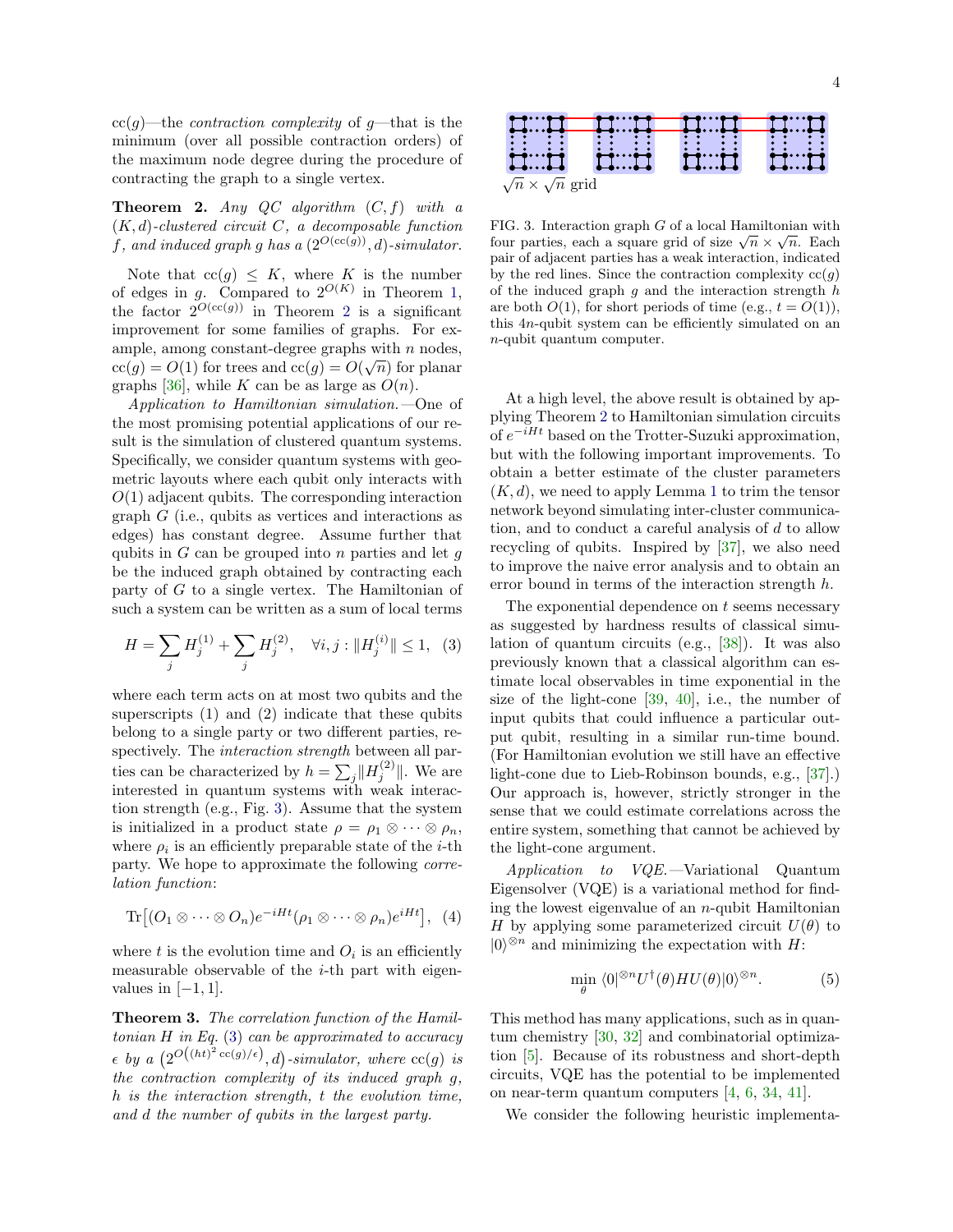tion of  $U(\theta)$  suggested in [\[34\]](#page-5-16):

$$
U(\theta) = U_D(\theta_D) U_{\text{ENT}} \cdots U_1(\theta_1) U_{\text{ENT}} U_0(\theta_0), \quad (6)
$$

where  $U_i(\theta_i) = \bigotimes_{j=1}^n U_i^j(\theta_i^j)$  and each  $U_i^j(\theta_i^j)$  is a parameterized single-qubit gate applied on the  $j$ -th qubit,  $U_{\text{ENT}}$  is a fixed sequence of two-qubit gates meant for producing entanglement, and  $D$  is the number of rounds. We propose the following way of combining this method with our result: (i) choose a partition  $\mathcal{P} = \{S_1, \ldots, S_r\}$  of *n* qubits such that  $|S_i| \leq d$  for each i; (ii) remove some entangling gates from  $U_{\text{ENT}}$  that go across different parts of  $\mathcal P$  and denote the modified sequence by  $U'_{\text{ENT}}$ ; (iii) replace some occurrences of  $U_{\text{ENT}}$  in the original circuit  $U(\theta)$ by  $U'_{\rm ENT}$ . Denote by g the graph induced when regarding each set  $S_i$  as a node and each gate that acts across two sets as an edge. Then the modified VQE circuit has a  $(2^{O(\text{cc}(g))}, d)$ -simulator. This leads to a trade-off in time versus performance: replacing  $U_{\text{ENT}}$  by  $U'_{\text{ENT}}$  decreases  $cc(g)$  and hence reduces the simulation time; however, this also decreases the expressive power of the circuit and thus degrades the quality of the solution. This may be justified in physically meaningful cases, e.g., when the true ground state obeys an area law [\[42\]](#page-5-24).

We report our numerical observations in Fig. [4](#page-4-7) with additional details in the Supplementary Material. Our results show that, for the problem at hand, replacing some  $U_{\text{ENT}}$  by  $U'_{\text{ENT}}$  does not greatly influence the performance of the VQE. This suggests that our scheme is worth pursuing when implementing VQE with limited quantum memory. Because of its heuristic nature, theoretical analysis of our scheme is difficult and awaits future exploration.

 $Summary.$ —In this Letter, we provide a systematic approach for simulating clustered quantum circuits with limited use of quantum memory. Our framework has applications to Hamiltonian simulation and variational quantum eigensolvers. We leave open the problem of determining the best  $(K, d)$  or  $(cc(g), d)$  for a given quantum circuit (this may be related to the graph partitioning, graph clustering, and treewidth problems.) Another direction is to find more examples of clustered quantum systems where our framework can be applied.

We thank Robin Kothari, Shuhua Li, Xiao Yuan, and Yuan Su for helpful discussions. Part of this work was done while MO and XW were visiting MIT. XW is supported by NSF CCF-1755800 and CCF-1816695. MO acknowledges Leverhulme Trust Early Career Fellowship (ECF-2015-256) for financial support. TP acknowledges support from the Top Open program in Tsinghua University, China. AWH was



<span id="page-4-7"></span>FIG. 4. In this example, we consider  $n = 6$  qubits and circuits of depth  $D = 9$ . Let  $U_{\text{ENT}}$  be a sequence of CNOT gates. We choose  $U'_{\text{ENT}}$  by removing gates from  $U_{\text{ENT}}$  between the sets  $\{1, \ldots, \frac{n}{2}\}$  and  $\{\frac{n}{2} + 1, \ldots, n\}.$ We keep  $D_1$  out of D occurrences of  $U_{\text{ENT}}$  in  $U(\theta)$  and replace the rest by  $U'_{\text{ENT}}$ . We use randomly sampled H to test the performance of different parameter combinations: blue  $(D = 9, D_1 = 9)$ , red  $(D = 9, D_1 = 3)$ , and yellow  $(D = 3, D_1 = 3)$ . Our numerical results suggest that the behaviors of the blue and red settings are similar, i.e., replacing some  $U_{\text{ENT}}$  by  $U'_{\text{ENT}}$  may not influence the VQE performance. Both perform better than the yellow setting which has the same depth of  $U_{\text{ENT}}$  gates as the red one, but without any  $U'_{\rm ENT}$  gates.

funded by NSF grants CCF-1452616, CCF-1729369, and PHY-1818914; ARO contract W911NF-17-1- 0433; and the MIT-IBM Watson AI Lab under the project Machine Learning in Hilbert space.

<span id="page-4-0"></span>∗ [tianyi@mit.edu](mailto:tianyi@mit.edu)

- <span id="page-4-1"></span>† corresponding author: [xwu@cs.umd.edu](mailto:xwu@cs.umd.edu)
- <span id="page-4-2"></span>[1] J. Preskill, Quantum 2[, 79 \(2018\),](http://dx.doi.org/10.22331/q-2018-08-06-79) [1801.00862.](http://arxiv.org/abs/1801.00862)
- <span id="page-4-3"></span>[2] S. Lloyd, Science **273**[, 1073 \(1996\).](https://www.jstor.org/stable/2899535)
- [3] J. I. Cirac and P. Zoller, [Nature Physics](http://dx.doi.org/10.1038/nphys2275) 8, 264 [\(2012\).](http://dx.doi.org/10.1038/nphys2275)
- <span id="page-4-4"></span>[4] P. J. J. O'Malley, R. Babbush, I. D. Kivlichan, J. Romero, J. R. McClean, R. Barends, J. Kelly, P. Roushan, A. Tranter, N. Ding, B. Campbell, Y. Chen, Z. Chen, B. Chiaro, A. Dunsworth, A. G. Fowler, E. Jeffrey, E. Lucero, A. Megrant, J. Y. Mutus, M. Neeley, C. Neill, C. Quintana, D. Sank, A. Vainsencher, J. Wenner, T. C. White, P. V. Coveney, P. J. Love, H. Neven, A. Aspuru-Guzik, and J. M. Martinis, Phys. Rev. X 6[, 031007 \(2016\),](http://dx.doi.org/ 10.1103/PhysRevX.6.031007) [1512.06860.](http://arxiv.org/abs/1512.06860)
- <span id="page-4-5"></span>[5] E. Farhi, J. Goldstone, and S. Gutmann, "A quantum approximate optimization algorithm," (2014), [1411.4028.](http://arxiv.org/abs/1411.4028)
- <span id="page-4-6"></span>[6] N. Moll, P. Barkoutsos, L. S. Bishop, J. M. Chow, A. Cross, D. J. Egger, S. Filipp, A. Fuhrer, J. M. Gambetta, M. Ganzhorn, A. Kandala, A. Mezzacapo, P. M¨uller, W. Riess, G. Salis, J. Smolin,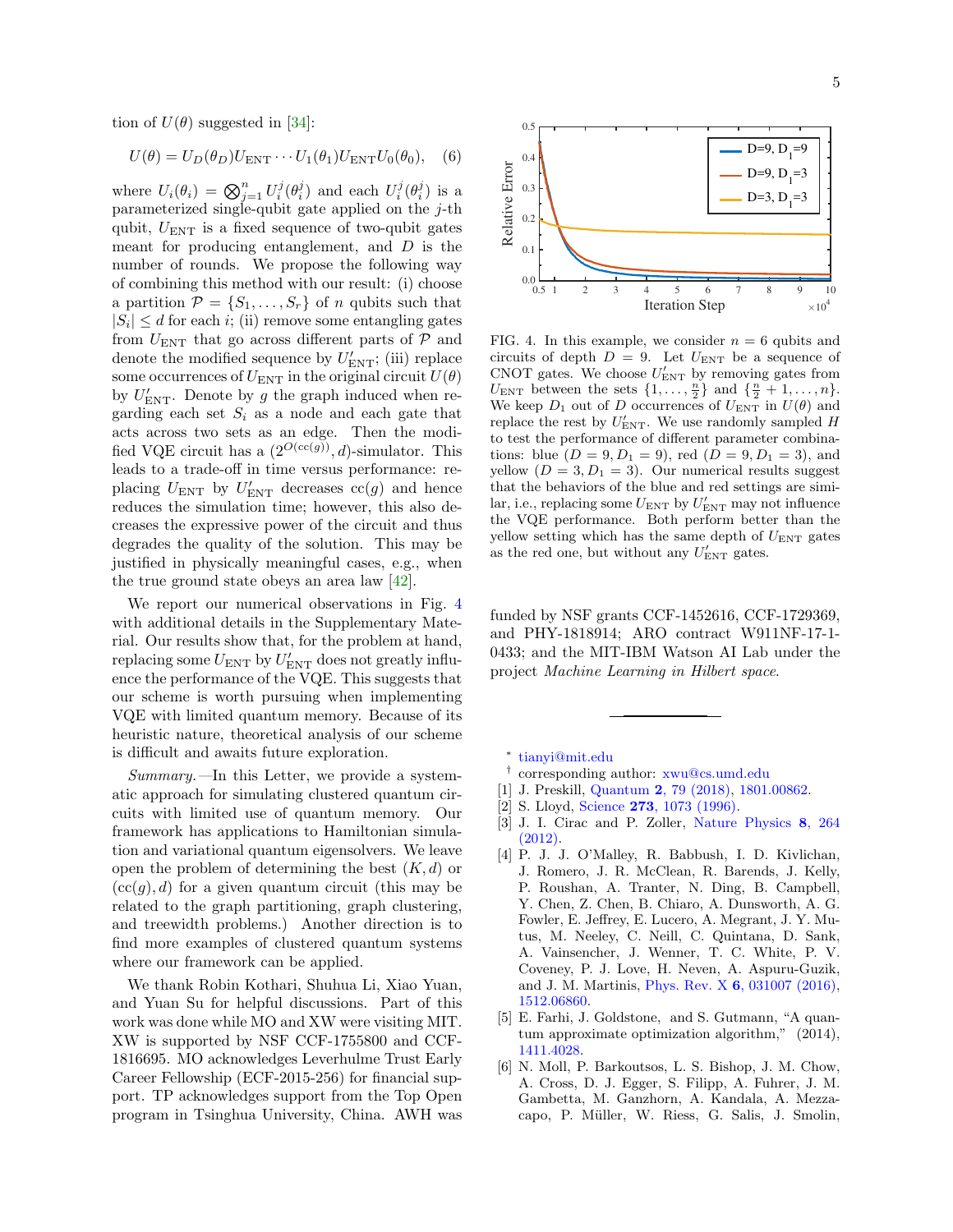I. Tavernelli, and K. Temme, [Quantum Science and](http://dx.doi.org/10.1088/2058-9565/aab822) Technology 3[, 030503 \(2018\),](http://dx.doi.org/10.1088/2058-9565/aab822) [1710.01022.](http://arxiv.org/abs/1710.01022)

- <span id="page-5-0"></span>[7] P. Rebentrost, M. Mohseni, and S. Lloyd, [Phys.](http://dx.doi.org/10.1103/PhysRevLett.113.130503) Rev. Lett. 113[, 130503 \(2014\),](http://dx.doi.org/10.1103/PhysRevLett.113.130503) [1307.0471.](http://arxiv.org/abs/1307.0471)
- <span id="page-5-1"></span>[8] J. Biamonte, P. Wittek, N. Pancotti, P. Rebentrost, N. Wiebe, and S. Lloyd, Nature 549[, 195 \(2017\),](http://dx.doi.org/ 10.1038/nature23474) [1611.09347.](http://arxiv.org/abs/1611.09347)
- <span id="page-5-2"></span>[9] I. L. Markov and Y. Shi, [SIAM Journal on Comput](http://dx.doi.org/10.1137/050644756)ing 38[, 963 \(2008\),](http://dx.doi.org/10.1137/050644756) [quant-ph/0511069.](http://arxiv.org/abs/quant-ph/0511069)
- <span id="page-5-25"></span>[10] G. Vidal, [Phys. Rev. Lett.](http://dx.doi.org/10.1103/PhysRevLett.91.147902) 91, 147902 (2003), [quant](http://arxiv.org/abs/quant-ph/0301063)[ph/0301063.](http://arxiv.org/abs/quant-ph/0301063)
- [11] J. Chen, F. Zhang, C. Huang, M. Newman, and Y. Shi, "Classical simulation of intermediate-size quantum circuits," (2018), [1805.01450.](http://arxiv.org/abs/1805.01450)
- <span id="page-5-26"></span>[12] Y.-Y. Shi, L.-M. Duan, and G. Vidal, [Phys. Rev.](http://dx.doi.org/10.1103/PhysRevA.74.022320) A 74[, 022320 \(2006\),](http://dx.doi.org/10.1103/PhysRevA.74.022320) [quant-ph/0511070.](http://arxiv.org/abs/quant-ph/0511070)
- <span id="page-5-3"></span>[13] R. Jozsa, "On the simulation of quantum circuits," (2006), [quant-ph/0603163.](http://arxiv.org/abs/quant-ph/0603163)
- <span id="page-5-4"></span>[14] S. Bravyi, G. Smith, and J. A. Smolin, *[Phys. Rev.](http://dx.doi.org/10.1103/PhysRevX.6.021043)* X 6[, 021043 \(2016\),](http://dx.doi.org/10.1103/PhysRevX.6.021043) [1506.01396.](http://arxiv.org/abs/1506.01396)
- <span id="page-5-5"></span>[15] M. S. Gordon, D. G. Fedorov, S. R. Pruitt, and L. V. Slipchenko, [Chemical Reviews](http://dx.doi.org/10.1021/cr200093j) 112, 632 [\(2012\).](http://dx.doi.org/10.1021/cr200093j)
- [16] W. Li, S. Li, and Y. Jiang, [The Journal of Physical](http://dx.doi.org/10.1021/jp067721q) Chemistry A 111[, 2193 \(2007\).](http://dx.doi.org/10.1021/jp067721q)
- [17] A. Warshel and M. Levitt, [Journal of Molecular Bi](http://dx.doi.org/10.1016/0022-2836(76)90311-9)ology 103[, 227 \(1976\).](http://dx.doi.org/10.1016/0022-2836(76)90311-9)
- <span id="page-5-6"></span>[18] H. Li, W. Li, S. Li, and J. Ma, [The Journal of](http://dx.doi.org/10.1021/jp800777e) [Physical Chemistry B](http://dx.doi.org/10.1021/jp800777e) 112, 7061 (2008).
- <span id="page-5-7"></span>[19] G. B. Arfken and H. J. Weber, Mathematical methods for physicists, 4th ed. (Academic Press, 2013).
- [20] R. Orús, [Annals of Physics](http://dx.doi.org/10.1016/j.aop.2014.06.013) **349**, 117 (2014), [1306.2164.](http://arxiv.org/abs/1306.2164)
- <span id="page-5-8"></span>[21] I. Arad and Z. Landau, [SIAM Journal on Comput](http://dx.doi.org/10.1137/080739379)ing 39[, 3089 \(2010\),](http://dx.doi.org/10.1137/080739379) [0805.0040.](http://arxiv.org/abs/0805.0040)
- <span id="page-5-9"></span>[22] J. Romero, J. P. Olson, and A. Aspuru-Guzik, [Quantum Science and Technology](http://dx.doi.org/10.1088/2058-9565/aa8072) 2, 045001 (2017), [1612.02806.](http://arxiv.org/abs/1612.02806)
- [23] S. Bravyi, J. M. Gambetta, A. Mezzacapo, and K. Temme, "Tapering off qubits to simulate fermionic Hamiltonians," (2017), [1701.08213.](http://arxiv.org/abs/1701.08213)
- [24] N. Moll, A. Fuhrer, P. Staar, and I. Tavernelli, [Jour](http://dx.doi.org/ 10.1088/1751-8113/49/29/295301)[nal of Physics A: Mathematical and Theoretical](http://dx.doi.org/ 10.1088/1751-8113/49/29/295301) 49, [295301 \(2016\),](http://dx.doi.org/ 10.1088/1751-8113/49/29/295301) [1510.04048.](http://arxiv.org/abs/1510.04048)
- <span id="page-5-10"></span>[25] M. Steudtner and S. Wehner, [New Journal of](http://dx.doi.org/10.1088/1367-2630/aac54f) Physics 20[, 063010 \(2018\),](http://dx.doi.org/10.1088/1367-2630/aac54f) [1712.07067.](http://arxiv.org/abs/1712.07067)
- <span id="page-5-11"></span>[26] G. Vidal, [Phys. Rev. Lett.](http://dx.doi.org/10.1103/PhysRevLett.93.040502) **93**, 040502 (2004), [quant](http://arxiv.org/abs/quant-ph/0310089)[ph/0310089.](http://arxiv.org/abs/quant-ph/0310089)
- [27] D. W. Berry, G. Ahokas, R. Cleve, and B. C. Sanders, [Commun. Math. Phys.](http://dx.doi.org/ 10.1007/s00220-006-0150-x) 270, 359 (2007), [quant-ph/0508139.](http://arxiv.org/abs/quant-ph/0508139)
- [28] D. W. Berry, A. M. Childs, R. Cleve, R. Kothari, and R. D. Somma, [Phys. Rev. Lett.](http://dx.doi.org/ 10.1103/PhysRevLett.114.090502) 114, 090502 [\(2015\),](http://dx.doi.org/ 10.1103/PhysRevLett.114.090502) [1412.4687.](http://arxiv.org/abs/1412.4687)
- <span id="page-5-12"></span>[29] G. H. Low and I. L. Chuang, [Phys. Rev. Lett.](http://dx.doi.org/10.1103/PhysRevLett.118.010501) 118, [010501 \(2017\),](http://dx.doi.org/10.1103/PhysRevLett.118.010501) [1606.02685.](http://arxiv.org/abs/1606.02685)
- <span id="page-5-13"></span>[30] J. R. McClean, J. Romero, R. Babbush, and A. Aspuru-Guzik, [New Journal of Physics](http://dx.doi.org/10.1088/1367-2630/18/2/023023) 18, [023023 \(2016\),](http://dx.doi.org/10.1088/1367-2630/18/2/023023) [1509.04279.](http://arxiv.org/abs/1509.04279)
- [31] S. Barrett, K. Hammerer, S. Harrison, T. E. Northup, and T. J. Osborne, [Phys. Rev. Lett.](http://dx.doi.org/ 10.1103/PhysRevLett.110.090501) **110**,

[090501 \(2013\),](http://dx.doi.org/ 10.1103/PhysRevLett.110.090501) [1206.4988.](http://arxiv.org/abs/1206.4988)

- <span id="page-5-14"></span>[32] D. Wecker, M. B. Hastings, and M. Troyer, [Phys.](http://dx.doi.org/10.1103/PhysRevA.92.042303) Rev. A 92[, 042303 \(2015\),](http://dx.doi.org/10.1103/PhysRevA.92.042303) [1507.08969.](http://arxiv.org/abs/1507.08969)
- <span id="page-5-15"></span>[33] We have assumed that the number of terms in the decomposition of  $f$  agrees with the number of clusters r. If some cluster does not produce a qubit that feeds directly into the final observable, we can insert a fictitious function  $f_j$  in the decomposition  $(f_j)$  has no arguments and is identically equal to 1).
- <span id="page-5-16"></span>[34] A. Kandala, A. Mezzacapo, K. Temme, M. Takita, M. Brink, J. M. Chow, and J. M. Gambetta, [Nature](http://dx.doi.org/10.1038/nature23879) 549[, 242 \(2017\),](http://dx.doi.org/10.1038/nature23879) [1704.05018.](http://arxiv.org/abs/1704.05018)
- <span id="page-5-17"></span>[35] H. Pashayan, S. D. Bartlett, and D. Gross, "From estimation of quantum probabilities to simulation of quantum circuits," (2017), [1712.02806.](http://arxiv.org/abs/1712.02806)
- <span id="page-5-18"></span>[36] H. L. Bodlaender, [Acta Cybernetica](https://dspace.library.uu.nl/handle/1874/2301) 11, 1 (1994).
- <span id="page-5-19"></span>[37] J. Haah, M. B. Hastings, R. Kothari, and G. H. Low, "Quantum algorithm for simulating real time evolution of lattice Hamiltonians," (2018), [1801.03922.](http://arxiv.org/abs/1801.03922)
- <span id="page-5-20"></span>[38] B. M. Terhal and D. P. DiVincenzo, [Quantum In](http://dx.doi.org/10.26421/QIC4.2)formation  $\&$  Computation 4, 134 (2004), [quant](http://arxiv.org/abs/quant-ph/0205133)[ph/0205133.](http://arxiv.org/abs/quant-ph/0205133)
- <span id="page-5-21"></span>[39] M. B. Hastings, Phys. Rev. B 69[, 104431 \(2004\),](http://dx.doi.org/10.1103/PhysRevB.69.104431) [cond-mat/0305505.](http://arxiv.org/abs/cond-mat/0305505)
- <span id="page-5-22"></span>[40] T. J. Osborne, [Phys. Rev. Lett.](http://dx.doi.org/10.1103/PhysRevLett.97.157202) **97**, 157202 (2006), [quant-ph/0508031.](http://arxiv.org/abs/quant-ph/0508031)
- <span id="page-5-23"></span>[41] A. Peruzzo, J. McClean, P. Shadbolt, M.-H. Yung, X.-Q. Zhou, P. J. Love, A. Aspuru-Guzik, and J. L. OBrien, [Nature communications](http://dx.doi.org/ 10.1038/ncomms5213) 5, 4213 (2014), [1304.3061.](http://arxiv.org/abs/1304.3061)
- <span id="page-5-24"></span>[42] J. Eisert, M. Cramer, and M. B. Plenio, [Rev. Mod.](http://dx.doi.org/10.1103/RevModPhys.82.277) Phys. 82[, 277 \(2010\),](http://dx.doi.org/10.1103/RevModPhys.82.277) [0808.3773.](http://arxiv.org/abs/0808.3773)
- <span id="page-5-27"></span>[43] We need two indices per qubit since we are working with an operator rather than a vector basis.
- <span id="page-5-28"></span>[44] Equivalently, one can think of each  $\alpha \in \Pi^E$  as a function of the form  $\alpha : E \to \Pi$ .
- <span id="page-5-29"></span>[45] Our notation in Eq. [\(11\)](#page-6-0) ignores the distinction between incoming and outgoing edges, but one has to take this into account when evaluating the tensor entries using Eqs. [\(7\)](#page-6-1) to [\(9\)](#page-6-2).
- <span id="page-5-30"></span>[46] W. Hoeffding, [Journal of the American Statistical](http://dx.doi.org/10.2307/2282952) [Association](http://dx.doi.org/10.2307/2282952) 58, 13 (1963).
- <span id="page-5-31"></span>[47] Some of these strings might be empty. This happens when all outgoing qubits from some cluster are fed into other clusters and none are fed directly into the final measurement.
- <span id="page-5-32"></span>[48] Recall that  $E_{\text{cut}}$  does not include the edges attached to  $O_f$ , so the original tensor network did not fully break up because the clusters connected to  $O<sub>f</sub>$  remained in the same connected component even when the edges in  $E_{\text{cut}}$  were removed.
- <span id="page-5-33"></span>[49] W. Miller, [Symmetry Groups and Their Applica](https://books.google.com/books?id=rW7-eLDdVm0C&pg=PA160)[tions](https://books.google.com/books?id=rW7-eLDdVm0C&pg=PA160) (Academic Press, 1972).
- <span id="page-5-34"></span>[50] Although we reuse the symbol  $g$ , here it has a slightly different meaning than in Theorem [3](#page-3-3) where this Lemma is evoked. Here the graph  $g$  is induced from a circuit  $C$  while in Theorem [3](#page-3-3) it is induced by interactions of a Hamiltonian H. The former is obtained from the latter via a Trotter approximation, see Eq. [\(97\)](#page-13-0).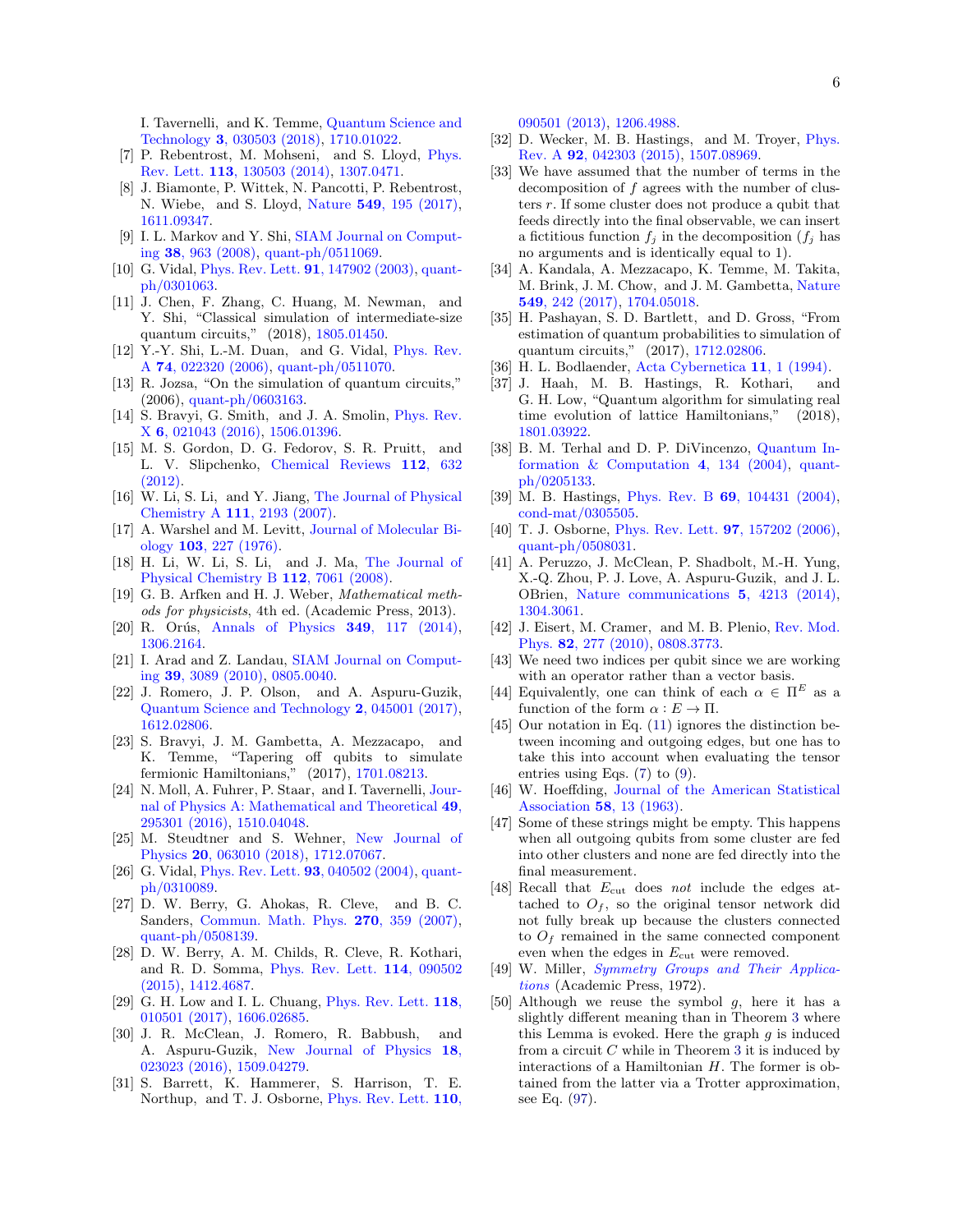## APPENDIX

## Appendix I: Table of Notation

| <b>Notation</b> | Definition                             |
|-----------------|----------------------------------------|
| C               | the quantum circuit                    |
|                 | the classical post-processing function |
| $\mathcal{Y}$   | the $n$ -bit string obtained           |
|                 | when measuring all qubits              |
| G               | the graph associated with              |
|                 | the circuit (or the Hamiltonian)       |
| $\overline{A}$  | the set of tensors associated          |
|                 | with the graph $G$                     |
| K               | the number of edges                    |
|                 | between different clusters of G        |
| d               | the number of qubits                   |
|                 | sufficient for simulating each cluster |
| g               | the graph obtained by contracting      |
|                 | each cluster of $G$ to a single vertex |
| $_{\rm cc}$     | the contraction complexity of $g$      |

### Appendix II: Tensor networks

Any quantum circuit  $C$  can be represented by a directed graph  $G = (V, E)$  with three types of vertices: input states (denoted by  $\triangleleft$ ), quantum gates (denoted by  $\square$ ), and observables (denoted by  $\rhd$ ), with directed edges indicating the flow of qubits between them. We can further associate to each vertex  $v \in V$  a tensor  $A(v)$  that encodes the matrix entries of the object represented by this vertex, and denote by  $\mathcal{A} = \{A(v) : v \in V\}$  the collection of all these tensors. This results in a tensor network  $(G, \mathcal{A})$  that completely captures the algorithm described by the original quantum circuit  $C$  [\[9,](#page-5-2) [10,](#page-5-25) [12,](#page-5-26) [13\]](#page-5-3). In particular, any QC algorithm  $(C, f)$  can also be represented by such a tensor network when we combine the final computational basis measurement and the classical post-processing function  $f$  into a diagonal observable  $O<sub>f</sub>$  (see Fig. [1,](#page-2-0) Phase 2).

Our index convention for  $k$ -qubit tensors is bor-rowed from [\[9\]](#page-5-2). Consider  $\alpha = (\alpha_1, \ldots, \alpha_k)$  where each  $\alpha_j = (\alpha_j^1, \alpha_j^2)$  is a pair of binary indices, i.e.,  $\alpha_j \in \Pi = \{0,1\}^2$  [\[43\]](#page-5-27). Let  $M(\alpha_j) = |\alpha_j^1\rangle\langle\alpha_j^2|$  be the elementary matrix corresponding to  $\alpha_j$  and let  $M(\alpha) = \bigotimes_{j=1}^{k} M(\alpha_j) = |\alpha_1^1, \ldots, \alpha_k^1\rangle \langle \alpha_1^2, \ldots, \alpha_k^2|$  be its k-qubit generalization. For a state  $\rho$ , gate U, and observable O, the entries of their tensors are computed as follows:

<span id="page-6-2"></span><span id="page-6-1"></span>
$$
A(\rho)_{\alpha} = \text{Tr}\left[\rho \cdot M(\alpha)^{\dagger}\right],\tag{7}
$$

$$
{}_{\alpha}A(U)_{\beta} = \text{Tr}\left[UM(\alpha)U^{\dagger} \cdot M(\beta)^{\dagger}\right],\tag{8}
$$

$$
{}_{\beta}A(O) = \text{Tr}\left[M(\beta) \cdot O\right],\tag{9}
$$

where the location of subscripts indicates whether qubits are incoming or outgoing. For example,

$$
\text{Tr}\left[U\rho U^{\dagger}O\right] = \sum_{\alpha,\beta} A(\rho)_{\alpha} \cdot {_{\alpha}A(U)_{\beta}} \cdot {_{\beta}A(O)}.
$$
 (10)

This corresponds to the following tensor network:

$$
\left\langle \rho \right\rangle \xrightarrow{\alpha} U \xrightarrow{\beta} \rho
$$

where arrows indicate the flow of information.

For a general tensor network  $(G, \mathcal{A})$ , its value is

<span id="page-6-0"></span>
$$
T(G, \mathcal{A}) = \sum_{\alpha \in \Pi^E} \prod_{v \in V} A(v)_{\alpha(v)},\tag{11}
$$

where  $\alpha = (\alpha_e : e \in E)$  and each  $\alpha_e = (\alpha_e^1, \alpha_e^2) \in \Pi$ ranges over all possible index assignments [\[44\]](#page-5-28) for edge e, and  $\alpha(v)$  denotes the restriction of  $\alpha$  to edges incident to v. In particular,  $A(v)_{\alpha(v)}$  is the entry of  $A(v)$  when all edges incident to v are labeled according to  $\alpha$  [\[45\]](#page-5-29). Note that

<span id="page-6-3"></span>
$$
T(G, \mathcal{A}) = \mathbb{E}_y f(y), \tag{12}
$$

so a quantum circuit can be simulated by approximating the value of its tensor network [\[9\]](#page-5-2).

### Appendix III: Proof of Lemma [1](#page-1-1)

**Lemma 1.** Let  $(G(E, V), A)$  be a tensor network of a QC algorithm and let uv be any edge in G. There is a set of eight coefficients  $c_i \in \{-\frac{1}{2},\frac{1}{2}\}\$ , observables  $O_i$ , and states  $\rho_i$ , such that the following modification of the edge uv

$$
\overset{u}{\bullet} \qquad \overset{v}{\bullet} \qquad \Rightarrow \qquad \sum_{i=1}^{8} c_i \overset{u}{\bullet} \qquad \qquad \overset{v}{\bullet} \qquad \qquad \downarrow \overset{v}{\bullet}
$$

does not affect the value of the overall tensor network. Moreover, each term above yields some tensor network  $(G', A_i)$  that again corresponds to a valid quantum circuit, and their values are related as follows:

$$
T(G,\mathcal{A}) = \sum_{i=1}^{8} c_i T(G',\mathcal{A}_i). \tag{13}
$$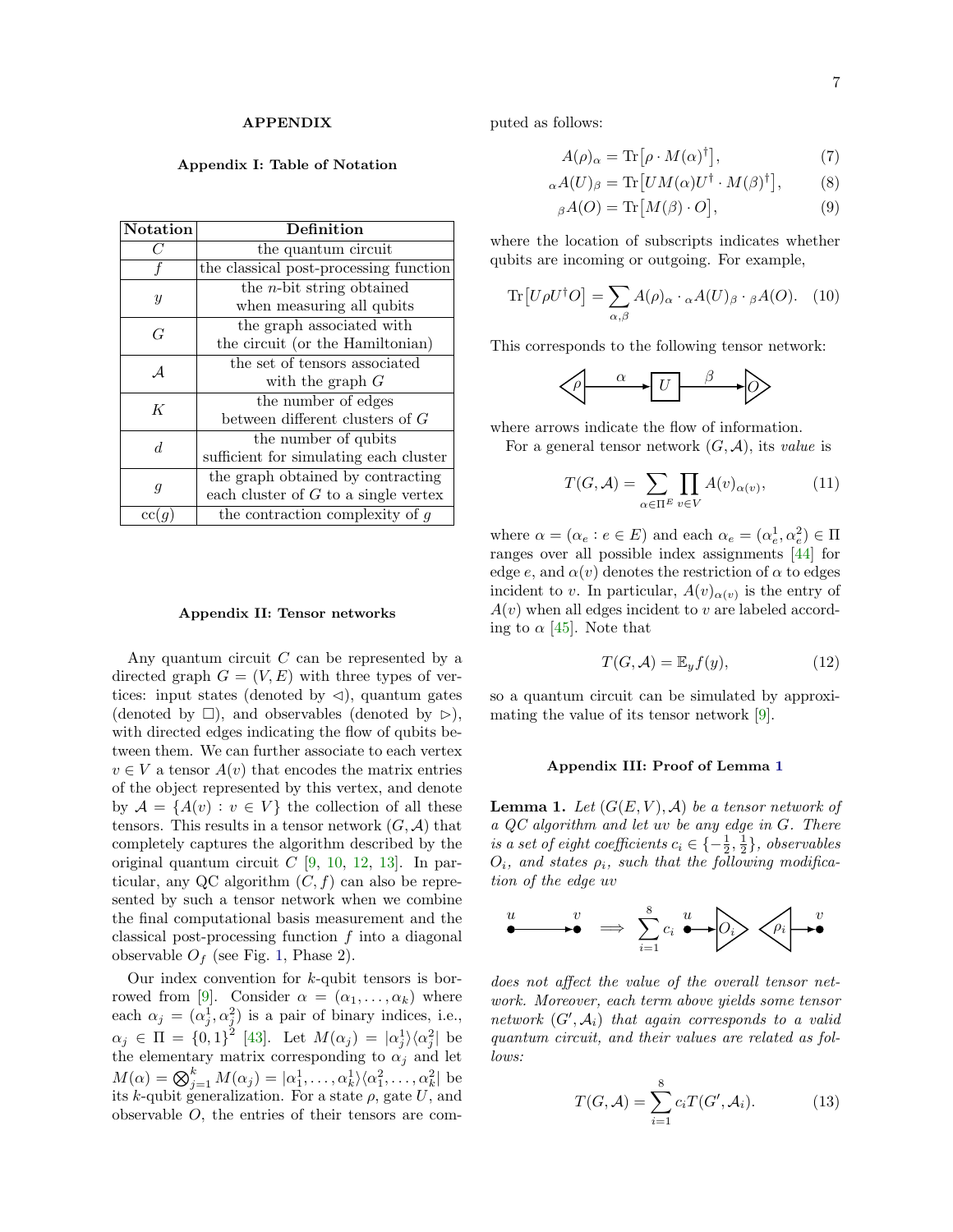*Proof.* Let A be any  $2 \times 2$  matrix and let

$$
I = \begin{pmatrix} 1 & 0 \\ 0 & 1 \end{pmatrix}, \quad X = \begin{pmatrix} 0 & 1 \\ 1 & 0 \end{pmatrix}, \quad Y = \begin{pmatrix} 0 & -i \\ i & 0 \end{pmatrix}, \quad Z = \begin{pmatrix} 1 & 0 \\ 0 & -1 \end{pmatrix}
$$

be the Pauli matrices. Since the normalized Pauli matrices  $\{I, X, Y, Z\}/\sqrt{2}$  form an orthonormal matrix basis,

$$
A = \frac{\text{Tr}(AI)I + \text{Tr}(AX)X + \text{Tr}(AY)Y + \text{Tr}(AZ)Z}{2}.
$$

Let us expand each Pauli matrix in its eigenbasis. If we denote the Pauli marices by  $O_i$ , their eigenprojectors by  $\rho_i$  and the corresponding eigenvalues by  $2c_i$  so that  $O_1 = O_2 = 2(c_1\rho_1 + c_2\rho_2)$ , etc., then

$$
O_1 = I, \t\rho_1 = |0\rangle\langle 0|, \t c_1 = +1/2, \t (14)
$$
  
\n
$$
O_2 = I, \t\rho_2 = |1\rangle\langle 1|, \t c_2 = +1/2, \t (15)
$$
  
\n
$$
O_3 = X, \t\rho_3 = |+\rangle\langle +|, \t c_3 = +1/2, \t (16)
$$
  
\n
$$
O_4 = X, \t\rho_4 = |-\rangle\langle -|, \t c_4 = -1/2, \t (17)
$$
  
\n
$$
O_5 = Y, \t\rho_5 = |+i\rangle\langle +i|, \t c_5 = +1/2, \t (18)
$$
  
\n
$$
O_6 = Y, \t\rho_6 = |-i\rangle\langle -i|, \t c_6 = -1/2, \t (19)
$$
  
\n
$$
O_7 = Z, \t\rho_7 = |0\rangle\langle 0|, \t c_7 = +1/2, \t (20)
$$
  
\n
$$
O_8 = Z, \t\rho_8 = |1\rangle\langle 1|, \t c_8 = -1/2, \t (21)
$$

where  $|\pm\rangle = \frac{|0\rangle \pm |1\rangle}{\sqrt{2}}$  and  $|\pm i\rangle = \frac{|0\rangle \pm i|1\rangle}{\sqrt{2}}$ .

For each case, define a corresponding map

$$
\Phi_i(A) = \text{Tr}(AO_i)\rho_i \tag{22}
$$

that can be implemented by first measuring the Pauli observable  $O_i$  and then preparing the corresponding eigenstate  $\rho_i$ . It follows immediately that

<span id="page-7-0"></span>
$$
A = \sum_{i=1}^{8} c_i \Phi_i(A).
$$
 (23)

If  $\Phi$  denotes the trivial single-qubit channel that acts as  $\Phi(A) = A$ , for any  $2 \times 2$  matrix A, then Eq. [\(23\)](#page-7-0) is equivalent to

<span id="page-7-1"></span>
$$
\Phi = \sum_{i=1}^{8} c_i \Phi_i.
$$
\n(24)

The same decomposition works even when Φ acts on a subsystem of a larger system.

To prove Lemma [1,](#page-1-1) note that adding the trivial map  $\Phi$  on any edge of G does not affect the value of the tensor network  $(G, \mathcal{A})$ . Thus our strategy for constructing the decomposition  $\{(G', A_i)\}_{i=1}^8$  is to explicitly include the trivial map  $\Phi$  on the edge  $uv$ , and then decompose  $\Phi$  according to Eq. [\(24\)](#page-7-1). Intuitively, we are cutting the edge uv and mending its both ends with additional tensors in several different ways. This gives us a collection of eight new tensor networks  $(G', A_i)$  that each correspond again to a quantum circuit: the  $i$ -th circuit measures the qubit produced at vertex u with observable  $O_i$  and supplies the qubit required at vertex  $v$  in state  $\rho_i$ .

To guarantee that the modified tensor network has the same value as the original, we have to verify that

$$
\alpha \qquad I \qquad \beta \qquad = \qquad \sum_{i=1}^{8} c_i \qquad \alpha \qquad O_i \qquad \beta
$$

<span id="page-7-2"></span>where on the left-hand side we use conjugation by the identity matrix  $I$  as a way of implementing the trivial channel  $\Phi$ . Following the notation of Eqs. [\(7\)](#page-6-1) to [\(9\)](#page-6-2), this is equivalent to verifying

<span id="page-7-4"></span>
$$
{}_{\alpha}A(I)_{\beta} = \sum_{i=1}^{8} c_i \cdot {}_{\alpha}A(O_i) \cdot A(\rho_i)_{\beta}.
$$
 (25)

<span id="page-7-3"></span>According to Eq. [\(9\)](#page-6-2), the left-hand side is

$$
{}_{\alpha}A(I)_{\beta} = \text{Tr}\left[M(\alpha)M(\beta)^{\dagger}\right] = \delta_{\alpha,\beta}.
$$
 (26)

From Eqs. [\(7\)](#page-6-1) and [\(9\)](#page-6-2), the right-hand side is

$$
\sum_{i=1}^{8} c_i \cdot \text{Tr}\big[M(\alpha)O_i\big] \cdot \text{Tr}\big[\rho_i M(\beta)^{\dagger}\big].\tag{27}
$$

We can also write this as

$$
\operatorname{Tr}\left[\left(M(\alpha)\otimes M(\beta)^{\dagger}\right)\cdot S\right]
$$
 (28)

where  $S = \sum_{i=1}^{8} c_i (O_i \otimes \rho_i)$ . Note from Eq. [\(14\)](#page-7-2) to Eq.  $(21)$  that

$$
S = \frac{1}{2}(I \otimes I + X \otimes X + Y \otimes Y + Z \otimes Z)
$$
 (29)  
= 
$$
\begin{pmatrix} 1 & 0 & 0 & 0 \\ 0 & 0 & 1 & 0 \\ 0 & 1 & 0 & 0 \\ 0 & 0 & 0 & 1 \end{pmatrix}
$$
 (30)

is the two-qubit SWAP operator, so

$$
\operatorname{Tr}[(M(\alpha) \otimes M(\beta)^{\dagger}) \cdot S] = \operatorname{Tr}[M(\alpha)M(\beta)^{\dagger}] \quad (31)
$$

$$
= \delta_{\alpha,\beta} \quad (32)
$$

 $\Box$ 

which proves Eq. [\(25\)](#page-7-4).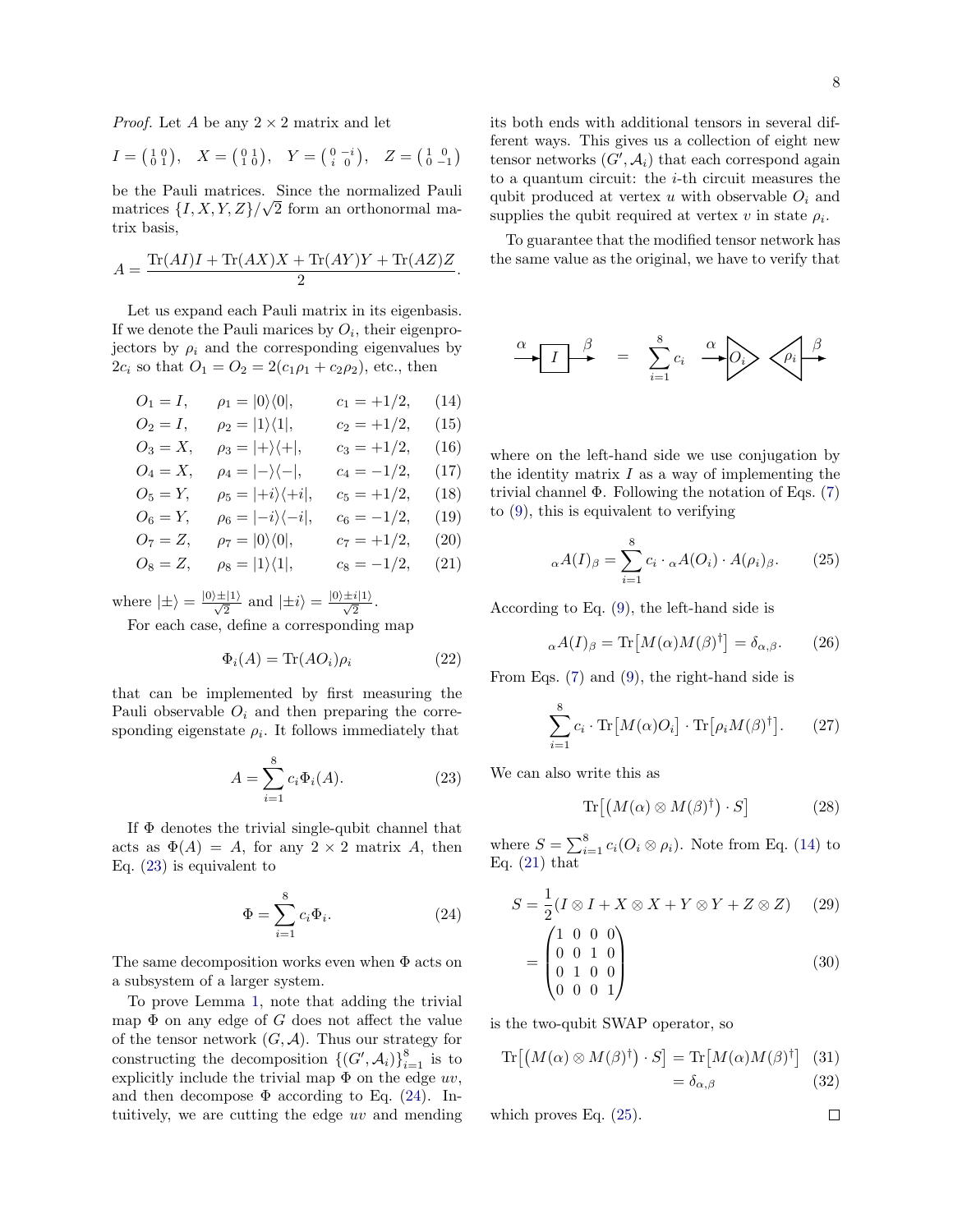## Hoeffding's inequality

Our proofs of Theorems [1](#page-2-2) and [2](#page-3-0) rely on the convergence speed of averaged i.i.d. random variables. They use the following inequality from [\[46\]](#page-5-30), which we state here for the sake of reference.

**Hoeffding's inequality.** Suppose  $X_1, \ldots, X_N$  are *i.i.d.* real random variables such that  $|X_i| \le a$  and let  $\bar{X} = (X_1 + \cdots + X_N)/N$ . Then

$$
\Pr\big[ \big| \bar{X} - \mathbb{E}[\bar{X}] \big| < \delta \big] \ge 1 - 2 \exp\biggl( - \frac{N \delta^2}{2a^2} \biggr) > \frac{2}{3},
$$

where the last inequality holds if  $N \geq 4a^2/\delta^2$ .

#### Appendix IV: Proof of Theorem [1](#page-2-2)

**Theorem 1.** Any QC algorithm  $(C, f)$  with a  $(K, d)$ -clustered circuit C consisting of r clusters can be simulated with precision  $\epsilon$  by running a dqubit quantum device  $O(2^{4K}r/\epsilon^2)$  times. The total classical and quantum run-time of this simulation is  $O(2^{4K}(n+m)/\epsilon^2)$  where n and m are the number of qubits and gates in C, respectively.

Proof. From the discussion leading up to Eq. [\(12\)](#page-6-3) we know that simulating a quantum circuit is equivalent to approximating  $T(G, \mathcal{A})$ , the value of its tensor network given in Eq.  $(11)$ . Let  $E_{\text{cut}}$  denote the set of edges that connect different clusters of G. Since G is  $(K, d)$ -clustered,  $|E_{\text{cut}}| = K$ . Let us decompose each edge  $e \in E_{\text{cut}}$  according to Lemma [1](#page-1-1) and denote the modified graph by  $G'$ . If we collect all indices appearing in this decomposition into a single string  $s = (s_e : e \in E_{\text{cut}}), \text{ where } s_e \in [8] = \{1, \ldots, 8\}$ represents the index i of edge  $e \in E_{\text{cut}}$ , then

$$
T(G,\mathcal{A}) = \sum_{s \in [8]^{E_{\text{cut}}}} c_s T(G',\mathcal{A}_s),\tag{33}
$$

$$
c_s = \prod_{e \in E_{\text{cut}}} c_{s_e}^e,\tag{34}
$$

where  $c_1^e, \ldots, c_8^e \in \{-\frac{1}{2}, \frac{1}{2}\}\$ are the coefficients  $c_i$ from Lemma [1.](#page-1-1) Regarding s as a random variable sampled uniformly from  $[8]^{E_{\text{cut}}},$ 

<span id="page-8-0"></span>
$$
T(G, \mathcal{A}) = \mathbb{E}_s \left[ 8^K c_s T(G', \mathcal{A}_s) \right]. \tag{35}
$$

To estimate the value of  $T(G', \mathcal{A}_s)$ , for a given  $s \in [8]^{E_{\text{cut}}}$  , recall from Lemma [1](#page-1-1) that each  $(G', \mathcal{A}_s)$ is also a quantum circuit. Moreover, since  $G$  is  $(K, d)$ -clustered, each  $(G', \mathcal{A}_s)$  consists of r pieces (not counting the final observable  $O_f$ ), each of which 9

can be executed on a d-qubit quantum computer. Our simulator runs these pieces sequentially. To obtain the correct result, we need to initialize and measure all qubits of each piece in the right basis. Our strategy is as follows. We initialize an input qubit of a given piece to  $|0\rangle$  if it corresponds to an input qubit also in the original circuit. Similarly, we measure an output qubit in the standard basis if it is originally fed into the final observable  $O_f$ . The remaining input and output qubits are supposed to be communicated between different clusters. In the simulation, however, we respectively initialize them to Pauli eigenstates and measure using Pauli observables determined by s. Specifically, if  $e \in E_{\text{cut}}$  is an edge between two clusters, its endpoints correspond to a pair of input / output qubits that are initialized / measured according to the value of  $s_e \in [8]$ (see the proof of Lemma [1\)](#page-1-1).

After executing all pieces as described above, we obtain a collection of Pauli measurement outcomes  $\sigma_{s_e}^e \in \{-1,1\},$  one for each  $e \in E_\text{cut},$  and a collection of strings  $y_1, \ldots, y_r$  of total length n [\[47\]](#page-5-31). We can now compute the following quantity by evaluating the classical post-processing function  $f$ :

$$
t_s = f(y_1, \dots, y_r) \prod_{e \in E_{\text{cut}}} \sigma_{s_e}^e.
$$
 (36)

Note that, for each  $s \in [8]^{E_{\text{cut}}}, t_s \in [-1,1]$  is a random variable with expectation  $T(G', \mathcal{A}_s)$ . Hence, using Eq. [\(35\)](#page-8-0) we can express the value of  $T(G, \mathcal{A})$ as an expectation over a combined random variable  $(s, t_s)$ , where s is drawn uniformly from  $[8]^{E_{\text{cut}}}$  and  $t_s$ is obtained by running the corresponding quantum circuit as described above:

$$
T(G, \mathcal{A}) = \mathbb{E}_{(s, t_s)}[8^K c_s t_s].
$$
\n(37)

<span id="page-8-2"></span><span id="page-8-1"></span>Our simulation approximates  $T(G, \mathcal{A})$  by producing N samples  $\{(s_1, t_{s_1}), \ldots, (s_N, t_{s_N})\}$  of the random variable  $(s, t_s)$  and computing their average  $\frac{1}{N} \sum_{i=1}^{N} 8^{K} c_{s_{i}} t_{s_{i}}$ . The magnitude of each term is bounded by

$$
|8^K c_{s_i} t_{s_i}| \le 8^K \frac{1}{2^K} = 2^{2K} = a,\tag{38}
$$

where we used  $|c_s| = \prod_{e \in E_{\text{cut}}} |c_{s_e}^e| = 1/2^K$ . By Hoeffding's inequality (see above), we can achieve accuracy  $\epsilon$  with success probability at least  $\frac{2}{3}$  if the number of experiments N satisfies

$$
N = 4a^2/\epsilon^2 = O(2^{4K}/\epsilon^2). \tag{39}
$$

Since each sample of  $t_s$  requires running r indepen-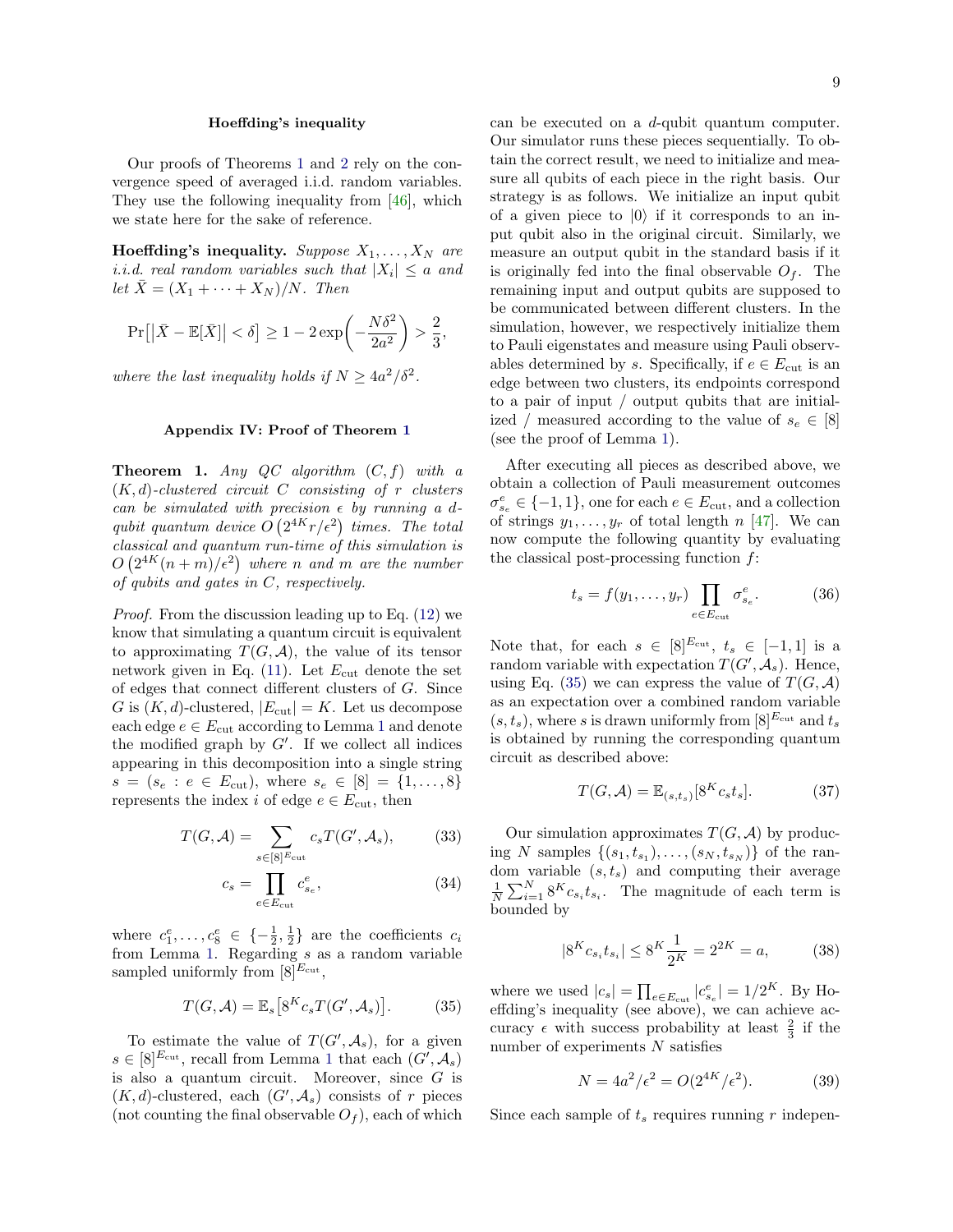dent quantum circuits, where  $r$  is the number of clusters, the total number of circuits run on the d-qubit quantum device is

$$
N \cdot r = O(2^{4K} r/\epsilon^2). \tag{40}
$$

To bound the total running time, let us denote the number of qubits and gates in the *i*-th cluster by  $n_i$ and  $m_i$ , respectively. The total processing time for simulating the *i*-th cluster once is  $O(n_i + m_i)$ . Note that  $\sum_{i=1}^{r} n_i + m_i = O(n+m)$ , where *n* is the total number of qubits and  $m$  is the total number of gates of C. Hence the total complexity is

$$
O(2^{4K}(n+m)/\epsilon^2),\tag{41}
$$

 $\Box$ 

as claimed.

### Appendix V: Proof of Theorem [2](#page-3-0)

Theorem 2. An n-qubit and m-gate QC algorithm  $(C, f)$  with a decomposable function f and a  $(K, d)$ -clustered circuit C can be simulated with precision  $\epsilon$  by running a d-qubit quantum device  $O(2^{O(d'(g))}(r^3\log r)/\epsilon^2)$  times. Here g denotes the induced (multi-)graph obtained from G by removing the vertex  $O_f$  and contracting each cluster to a single vertex while keeping the edges between different clusters,  $d'(g)$  is the maximum degree of a vertex in g, and r is the number of vertices in g or clusters in G (note that  $r \leq n+m$ ). The total running time of this simulation is  $T_Q + T_C$  where

$$
T_Q = O(2^{O(d'(g))}(r^2 \log r)(n+m)/\epsilon^2), \qquad (42)
$$

$$
T_C = 2^{O(\text{cc}(g))} \text{poly}(r) \tag{43}
$$

are the total quantum and classical running times, and  $cc(q)$  is the contraction complexity of q.

*Proof.* Since f is decomposable,  $f(y) = \prod_{j=1}^{r} f_j(y_j)$ , so we can replace the final observable  $O_f$  by r independent smaller observables  $O_{f_1}, \ldots, O_{f_r}$ . Moreover, since each  $O_{f_j}$  is connected to a different cluster, we can absorb it into the corresponding cluster. Let us denote this slightly modified tensor network by  $(G, \mathcal{A})$  and note that it is also  $(K, d)$ -clustered just like the original one. If we cut each edge in  $E<sub>cut</sub>$  using Lemma [1](#page-1-1) (just like we did in the proof of Theorem [1\)](#page-2-2), the resulting decomposition is again given by Eqs. [\(33\)](#page-8-1) and [\(34\)](#page-8-2). However, this time the graph  $G'$  of the modified network fully breaks up into individual clusters [\[48\]](#page-5-32):

$$
T(G, \mathcal{A}) = \sum_{s \in [8]^{E_{\text{cut}}}} c_s \sum_{S_2 \left(\bigtimes_{i=1}^{S_1} S_i\right) S_3} S_4
$$

If we denote these clusters by  $S_1, \ldots, S_r$ , we can further decompose each term as a product over them:

<span id="page-9-0"></span>
$$
T(G', \mathcal{A}_s) = \prod_{j=1}^r T(G'^j, \mathcal{A}_{s(S_j)}^j), \tag{44}
$$

where  $G^{ij}$  is the j-th cluster (or the j-th component) of  $G'$  and  $s(S_j)$  denotes the restriction of s to the edges incident to cluster  $S_j$  (just like in Eq. [\(11\)](#page-6-0)). In particular, note that  $\bigcup_{j=1}^r \mathcal{A}_{s(S_j)}^j = \mathcal{A}_s$  and that each  $(G^{ij}, \mathcal{A}_{\circ}^j)$  $\binom{j}{s(S_j)}$  is a piece of the larger network  $(G', \mathcal{A}_s)$  as well as a tensor network on its own.

Operationally, the value  $T(G^{ij}, \mathcal{A}_{s}^{j})$  ${s(S_j)}$  in Eq. [\(44\)](#page-9-0) is the expectation of the circuit of the  $j$ -th component of  $(G', \mathcal{A}_s)$  whose all input qubits are initialized to specific eigenvectors of Paulis (determined by s) and all output qubits are measured by specific Pauli observables (also determined by s) or the observables  $O_{f_i}$  whose eigenvalues lay in [−1, 1]. As a consequence,

<span id="page-9-2"></span>
$$
\left|T\left(G'^j,\mathcal{A}_{s(S_j)}^j\right)\right| \le 1. \tag{45}
$$

We define a new (multi)-graph  $g$  obtained by contracting each  $S_i$  of graph G to a single node. The vertices and edges of the graph  $g$  can be identified with  $\{S_1, \ldots, S_r\}$  and  $E_{\text{cut}}$ , respectively. For simplicity, let us abbreviate the vertex  $S_i$  as j. Then, we define a new tensor network  $(g, a)$  associated with the graph  $g$ . For each vertex  $j$  of  $g$ , we assign a tensor  $a(j) \in \mathfrak{a}$  whose indices range over  $[8] = \{1, \ldots, 8\}$ and whose entries are given by

<span id="page-9-1"></span>
$$
a(j)_{s(j)} = c_{s(j)} T(G^{ij}, \mathcal{A}_{s(j)}^{j}), \tag{46}
$$

where  $s(j)$  is the restriction of  $s \in [8]^{E_{\text{cut}}}$  to  $S_j$  and  $c_{s(j)}$  is the product of  $c_{s_e}^e$  (see Eq. [\(34\)](#page-8-2)), with e ranging over all edges in  $E_{\text{cut}}$  connecting  $S_j$  and any  $S_{j'}$ with  $j' > j$ . Note that the indices of edges in  $(g, a)$ range over  $[8] = \{1, \ldots, 8\}$ , while the indices of edges in  $(G, \mathcal{A})$  range over  $\Pi = \{0, 1\}^2$ .

Intuitively,  $a(j)_{s(j)}$  is obtained by contracting the *j*-th cluster of  $A_s$  and absorbing the coefficients  $c_{s_e}^e$ into the cluster with the smaller index (each edge  $e \in E_{\text{cut}}$  connects two different clusters and we al-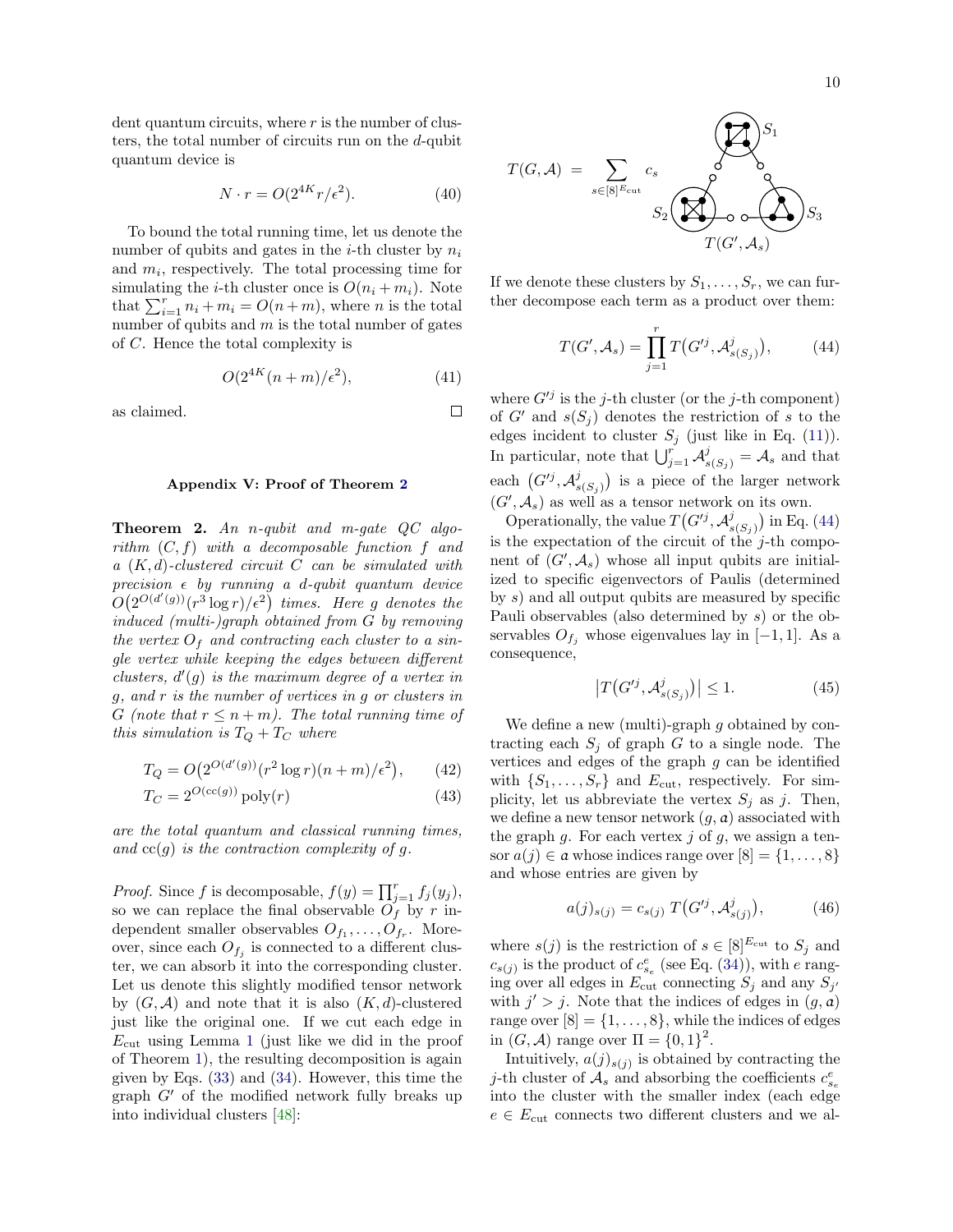ways absorb into the one with the smallest index). Following Eq. [\(11\)](#page-6-0), the value of  $(g, a)$  is

$$
T(g, a) = \sum_{s \in [8]^{\text{E}_{\text{cut}}} j = 1} \prod_{j=1}^{r} a(j)_{s(j)} \tag{47}
$$

$$
= \sum_{s \in [8]^{E_{\text{cut}}}} c_s \prod_{j=1}^r T(G'^j, \mathcal{A}_{s(j)}^j) \tag{48}
$$

$$
=\sum_{s\in[8]^{\text{E}_{\text{cut}}}} c_s T(G', \mathcal{A}_s) \tag{49}
$$

$$
=T(G,\mathcal{A}),\tag{50}
$$

where we used equations  $(46)$ ,  $(44)$ , and  $(33)$ , and the fact that each  $c_{s_e}^e$  occurs exactly once (from the cluster with the smallest index out of the two connected by the edge  $e$ ). Because of this identity, we can instead focus on computing the value of the smaller tensor network  $(g, a)$ .

Our method of computing  $T(q, a)$  starts by estimating all entries  $a(j)_{s(j)}$  of tensors in  $a =$  ${a(1), \ldots, a(r)}$ , which can be done by running a d-qubit quantum computer multiple times to estimate  $T(G^{ij}, \mathcal{A}_{s}^{j})$  $(s_{(j)})$ . This yields an approximation  $\tilde{a}$ of a. Then we contract  $(g, \tilde{a})$  using a classical algorithm. To obtain  $T(g, a)$  with precision  $\epsilon$ , we need to compute the entries of each  $a(j)$  to precision roughly  $2^{-O(K)}$  where K is the number of edges of g. We can improve this trivial estimate by using the fact that these tensors come from quantum circuits.

Recall from Eq. [\(45\)](#page-9-2) that  $\left|T(G^{ij}, \mathcal{A}_{s}^{j})\right|$  $\left| \begin{array}{c} j \\ s(j) \end{array} \right| \leq 1$ , for any  $j \in \{1, \ldots, r\}$  and  $s \in [8]^{E_{\text{cut}}}$ . Hence,

<span id="page-10-0"></span>
$$
|a(j)_{s(j)}| \le 1\tag{51}
$$

from the definition in Eq. [\(46\)](#page-9-1). More generally, consider a new tensor  $a(L)$  obtained by contracting any subset  $L \subseteq \{1, \ldots, r\} = V(g)$  of vertices of g and their associated tensors  $\{a(v) : v \in L\}$  to a single vertex. Just like we argued above Eq. [\(45\)](#page-9-2), the subset  $L$  is also associated with the expectation of some quantum circuit with bounded observables. Therefore, Eq. [\(51\)](#page-10-0) extends to any subset of vertices:

$$
|a(L)_{s(L)}| \le 1. \tag{52}
$$

Using this, we can complete the proof by applying Lemma [2](#page-11-0) (below)—it bounds by how much a tensor network's value can deviate when each tensor is perturbed entry-wise by some small amount. Indeed, this is precisely what we need to bound  $|T(q, \tilde{a}) - T(q, a)|$  where  $\tilde{a}$  is our estimate of a.

Let us flesh out this strategy in more detail. Note that the total number of entries in all tensors is up-

per bounded by  $D = r8^{d'}$ , where r is the number of tensors and  $d'$  is the maximum degree of the graph g. To estimate a single entry of a given tensor, let us use the following parameters:

$$
\delta = \frac{\epsilon}{(e-1)D}, \qquad N = \frac{2\ln(6D)}{\delta^2}, \qquad (53)
$$

where  $\delta$  is the desired accuracy of our estimate, N is the number of times we run the corresponding quantum circuit, and  $\epsilon > 0$  can be chosen arbitrarily (it determines the accuracy of our estimate of the tensor network's value).

By Hoeffding's inequality (see above), the probability that the estimate is not within  $\delta$  of the actual value is at most

$$
p = 2\exp\left(-\frac{N\delta^2}{2}\right).
$$
 (54)

By union bound, the probability that at least one out of D estimates if off by more than  $\delta$  is at most

$$
pD = 2D \exp\left(-\frac{N\delta^2}{2}\right) \tag{55}
$$

$$
=2D\exp(-\ln(6D))\tag{56}
$$

$$
=2D \cdot \frac{1}{6D} \tag{57}
$$

$$
=\frac{1}{3}.\tag{58}
$$

In other words, all estimates are correct with probability at least 2/3, yielding a tensor network  $(q, \tilde{a})$ that is entry-wise  $\delta$ -close to the original network  $(q, a)$ . By Lemma [2](#page-11-0) (see below), the values of these tensor networks differ by

$$
|T(g, \tilde{a}) - T(g, a)| \le (e - 1)D\delta = \epsilon,
$$
 (59)

where  $\epsilon$  can be chosen arbitrarily in  $(0, 1]$ .

To analyze the total cost, note that our simulator executes at most  $DN$  quantum circuits, where  $D$  is an upper bound on the total number of entries of all tensors in the network and  $N$  is the number of circuits run to estimate each entry. Expressing this in terms of the relevant parameters,

$$
DN = D \cdot 2\ln(6D)/\delta^2 \tag{60}
$$

$$
= 2(e-1)^2 D^3 \ln(6D) / \epsilon^2 \tag{61}
$$

$$
=O\left((r^3\log r)8^{3d'}d'/\epsilon^2\right) \tag{62}
$$

$$
=O\big((r^3\log r)2^{O(d')}/\epsilon^2\big),\tag{63}
$$

where  $r = |V(g)|$  and d' is the maximum degree of a vertex in  $q$ .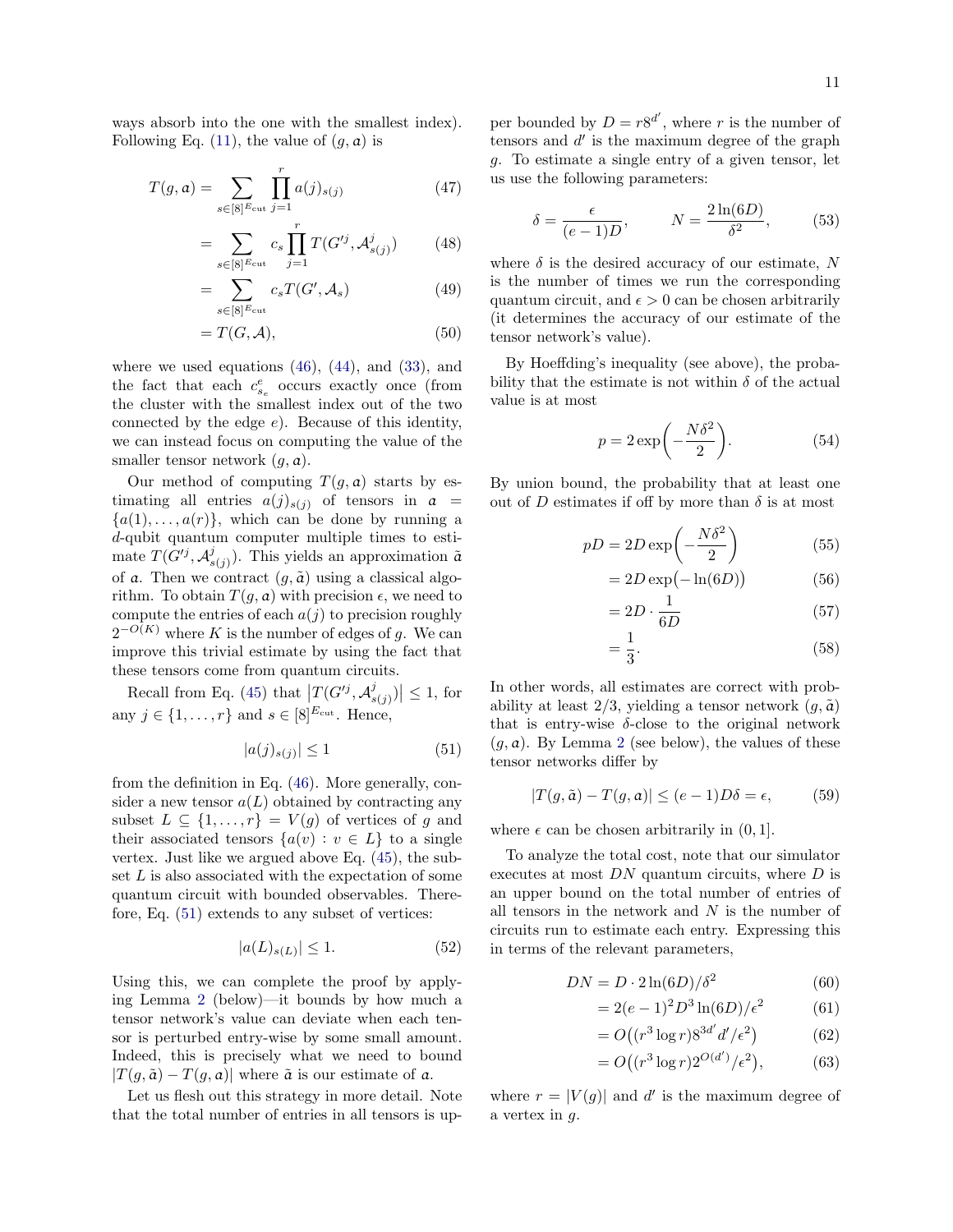To compute the total quantum running time, note that  $O(n + m)$  quantum operations are needed for running all r clusters once (by a similar argument as in Theorem [1\)](#page-2-2). Hence, we can replace a factor of  $r$ by  $O(n+m)$  and the total quantum running time is bounded by

$$
T_Q = \frac{DN}{r}O(n+m) \tag{64}
$$

$$
= O((r^2 \log r)(n+m)2^{O(d')}/\epsilon^2). \tag{65}
$$

After all entries are estimated, we can classically compute the value of the tensor network  $(g, \tilde{a})$  in classical time  $T_C = \text{poly}(r)2^{O(\text{cc}(g))}$  by finding a near-optimal tree decomposition of the line graph of g [\[9\]](#page-5-2). Noting that  $d'(g) \leq c c(g)$ , i.e., the maximum degree is at most the contraction complexity for any graph  $g$ , leads to the simplified formula in the main part of the paper.  $\Box$ 

<span id="page-11-0"></span>**Lemma 2.** Let  $(g, a)$  be a tensor network with  $g =$  $(V, E)$  and  $|V| = r$ . Assume that, for any subset  $L \subseteq V$ , all entries of the tensor  $a(L)$  obtained by contracting L to a single vertex have norm at most one. Let  $\tilde{a}$  be another tensor network that is entrywise close to a, i.e., for all  $v \in V$  and  $s(v) \in [8]^{d'(v)}$ ,

$$
|a(v)_{s(v)} - \tilde{a}(v)_{s(v)}| \le \delta, \tag{66}
$$

for some  $0 \leq \delta \leq 1/(r8^{d'}),$  where  $d'(v)$  denotes the degree of a vertex v and  $d' = \max_v d'(v)$  denotes the maximum degree of g. Then

$$
|T(g, a) - T(g, \tilde{a})| \le (e - 1)r8^{d'}\delta. \tag{67}
$$

Proof. We denote the entry-wise perturbation by  $\Delta(v)_{s(v)} = \tilde{a}(v)_{s(v)} - a(v)_{s(v)}, \text{ so } |\Delta(v)_{s(v)}| \leq \delta.$ Then, following Eq. [\(11\)](#page-6-0),

$$
|T(g, \tilde{a}) - T(g, a)|
$$
  
= 
$$
\left| \sum_{s \in [8]^E} \prod_{v \in V} (a(v)_{s(v)} + \Delta(v)_{s(v)}) \right|
$$
 (68)  

$$
- \sum_{s \in [8]^E} \prod_{v \in V} a(v)_{s(v)} \right|.
$$

We expand the first sum, cancel its first term, and parametrize the remaining terms by subsets  $L \subseteq V$ that correspond to those  $v \in V$  for which we take the entries of  $a(v)$  as opposed to  $\Delta(v)$ :

$$
|T(g, \tilde{a}) - T(g, a)|
$$
\n
$$
= \left| \sum_{L \subsetneq V} \sum_{s \in [8]^E} \left( \prod_{v \in L} a(v)_{s(v)} \cdot \prod_{v \in V \setminus L} \Delta(v)_{s(v)} \right) \right|.
$$
\n(69)

Let  $E(L) = \{(u, v) \in E : u, v \in L\}$ . Recall that the value of  $a(v)_{s(v)}$  depends only on the edges incident to v. Since  $v \in V \setminus L$  in the second product, the value of  $\Delta(v)_{s(v)}$  is not influenced by the edges in  $E(L)$ . We can thus decompose the string s into two parts,  $s_1$  and  $s_2$ , where  $s_2$  is indexed by the edges in  $E(L)$  and  $s_1$  is indexed by the remaining edges:

$$
|T(g,\tilde{a}) - T(g,a)| = \left| \sum_{L \subsetneq V} \sum_{s_1 \in [8]^{E \setminus E(L)}} (70) \right|
$$

$$
\left( \sum_{s_2 \in [8]^{E(L)}} \prod_{v \in L} a(v)_{s(v)} \right) \cdot \prod_{v \in V \setminus L} \Delta(v)_{s_1(v)} \left|.
$$

The bracketed expression is equal to  $a(L)_{s(L)}$  which are the entries of the tensor obtained by contracting L to a single vertex. Since  $|a(L)_{s(L)}| \leq 1$  for all s, by triangle inequality we get that

$$
|T(g,\tilde{a}) - T(g,a)|
$$
  
\n
$$
\leq \sum_{L \subsetneq V} \sum_{s_1 \in [8]^{E \setminus E(L)}} \left| \prod_{v \in V \setminus L} \Delta(v)_{s_1(v)} \right| \qquad (71)
$$

$$
\leq \sum_{L \subsetneq V} \sum_{s_1 \in [8]^{E \setminus E(L)}} \delta^{|V - L|}.\tag{72}
$$

Since  $|E - E(L)| \le d' \cdot |V - L|$ , where d' is the maximum degree,

$$
|T(g,\tilde{a}) - T(g,a)| \le \sum_{L \subsetneq V} 8^{d'|V - L|} \delta^{|V - L|} \qquad (73)
$$

$$
=\sum_{L\subsetneq V} \left(8^{d'}\delta\right)^{|V-L|} \tag{74}
$$

$$
=\sum_{t=1}^{r} {r \choose t} \left(8^{d'}\delta\right)^t \tag{75}
$$

$$
= (1 + 8^{d'} \delta)^{r} - 1.
$$
 (76)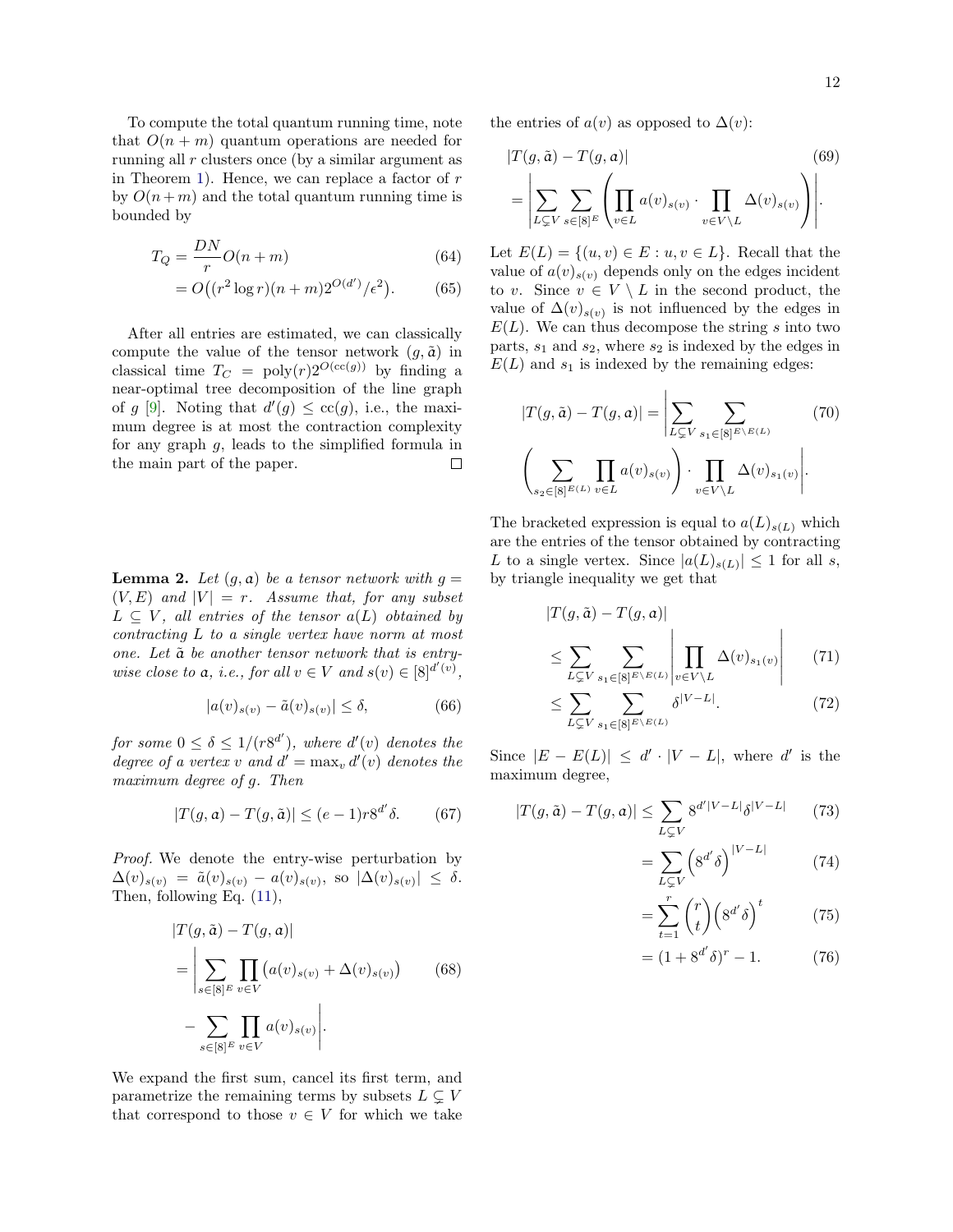Note that if  $x \leq 1/r$  then

$$
(1+x)^{r} - 1 = \sum_{t=1}^{r} {r \choose t} x^{t}
$$
 (77)

$$
\leq \sum_{t=1}^{r} \frac{(rx)^t}{t!} \tag{78}
$$

$$
\leq (rx) \sum_{t=1}^{r} \frac{1}{t!} \tag{79}
$$

$$
\leq (e-1)rx.\tag{80}
$$

Since  $\delta \leq 1/(r8^{d'}),$ 

$$
|T(g, \tilde{a}) - T(g, a)| \le (1 + 8^{d'} \delta)^{r} - 1
$$
 (81)

$$
\leq (e-1)r8^{d'}\delta,\tag{82}
$$

which completes the proof.

## Appendix VI: Proof of Theorem [3](#page-3-3)

Consider an N-qubit system with qubits grouped into n parties. Let

<span id="page-12-0"></span>
$$
H = \sum_{j} H_j^{(1)} + \sum_{j} H_j^{(2)}, \quad \forall i, j : ||H_j^{(i)}|| \le 1, \tag{83}
$$

be a Hamiltonian on this system, where each term  $H_j^{(i)}$  acts on at most two qubits and i is the number of affected parties (the  $i = 1$  terms act within a single party while the  $i = 2$  terms act between two different parties). Denote by  $g$  the *n*-vertex graph whose vertices represent the parties and whose edges correspond to interaction terms  $H_j^{(2)}$  among different parties.

Starting with a product state  $\rho_1 \otimes \cdots \otimes \rho_n$  across all parties and letting the system evolve for time t with the Hamiltonian  $H$ , our goal is to approximate the expectation

<span id="page-12-1"></span>
$$
\text{Tr}\big[(O_1\otimes\cdots\otimes O_n)e^{-iHt}(\rho_1\otimes\cdots\otimes\rho_n)e^{iHt}\big] \tag{84}
$$

of local observables  $O_i$  on each party.

**Theorem 3.** Let  $H$  be the Hamiltonian in Eq. [\(83\)](#page-12-0) where each qubit is affected by at most a constant number of terms  $d'$ . Assume that the states  $\rho_i$  and observables  $O_i$  in Eq. [\(84\)](#page-12-1) can be implemented efficiently, and that the eigenvalues of each  $O_i$  lie within  $[-1, 1]$ . Then the correlation function in Eq. [\(84\)](#page-12-1) can be approximated by an

$$
(2^{O((h_B t)^2 \operatorname{cc}(g)/\epsilon)}, d)\text{-}\operatorname{simulator},\tag{85}
$$

where  $h_B = \sum_j ||H_j^{(2)}||$  is the total inter-party interaction strength,  $t \geq 0$  is the desired evolution time,  $cc(g)$  is the contraction complexity of the interaction graph g between the parties,  $\epsilon$  is the desired accuracy, and d is the number of qubits of the largest party.

Proof. The overall structure of the proof is as follows. We first implement the evolution of  $H$  in the circuit model using a nested Trotter approximation based on Lemmas [6](#page-14-0) and [7](#page-14-1) (below). Then we use Lemma [8](#page-15-0) to decompose the circuit and remove the interactions among parties so that each party can be simulated separately on a small quantum device.

Let us write the Hamiltonian as  $H = A + B$  where A and B consist of all  $H_j^{(1)}$  and  $H_j^{(2)}$  terms, respectively. Using a nested Trotter approximation, we can decouple  $H$  into these two groups and then into individual terms  $H_j^{(i)}$ .

First, let us decouple A and B. Letting  $m_1 =$  $\lceil 4d'h_Bt^2/\epsilon\rceil + \lceil 2h_B^2t^2/\epsilon\rceil$ , Lemma [6](#page-14-0) implies that

$$
\left\|e^{-iHt} - \left(e^{-iBt/m_1}e^{-iAt/m_1}\right)^{m_1}\right\| \le 2\epsilon. \tag{86}
$$

Next, we approximate  $e^{-iAt/m_1}$  and  $e^{-iBt/m_1}$  by breaking them up into individual terms. For  $e^{-iBt/m_1}$ , we directly use Lemma [7:](#page-14-1)

$$
\left\|e^{-iBt/m_1} - \prod_j e^{-iH_j^{(2)}t/m_1}\right\| \le 2\epsilon/m_1. \tag{87}
$$

For  $e^{-iAt/m_1}$ , we first set

$$
m_2 = O\big(h_A^2(t/m_1)^2/(\epsilon/m_1)\big) \tag{88}
$$

$$
=O(h_A^2 t^2/(\epsilon m_1))\tag{89}
$$

where  $h_A = \sum_j ||H_j^{(1)}||$  and then use Lemma [7](#page-14-1) and Eq. [\(122\)](#page-14-2):

$$
\left\|e^{-iAt/m_1} - \left(\prod_j e^{-iH_j^{(1)}t/m_1m_2}\right)^{m_2}\right\| \leq 2\epsilon/m_1.
$$

Combining everything together, the overall Trotter approximation of  $e^{-iHt}$  is given by

<span id="page-12-2"></span>
$$
\tilde{U} = \left(\prod_{j_2} e^{-iH_{j_2}^{(2)}t/m_1} \left(\prod_{j_1} e^{-iH_{j_1}^{(1)}t/m_1m_2}\right)^{m_2}\right)^{m_1}
$$
\n(90)

and its incurred error is

$$
||e^{-iHt} - \tilde{U}||
$$
  
\n
$$
\leq |1 - ((1 + 2\epsilon/m_1)(1 + 2\epsilon/m_1))^{m_1}| + 2\epsilon
$$
 (91)  
\n
$$
= O(\epsilon).
$$
 (92)

 $\Box$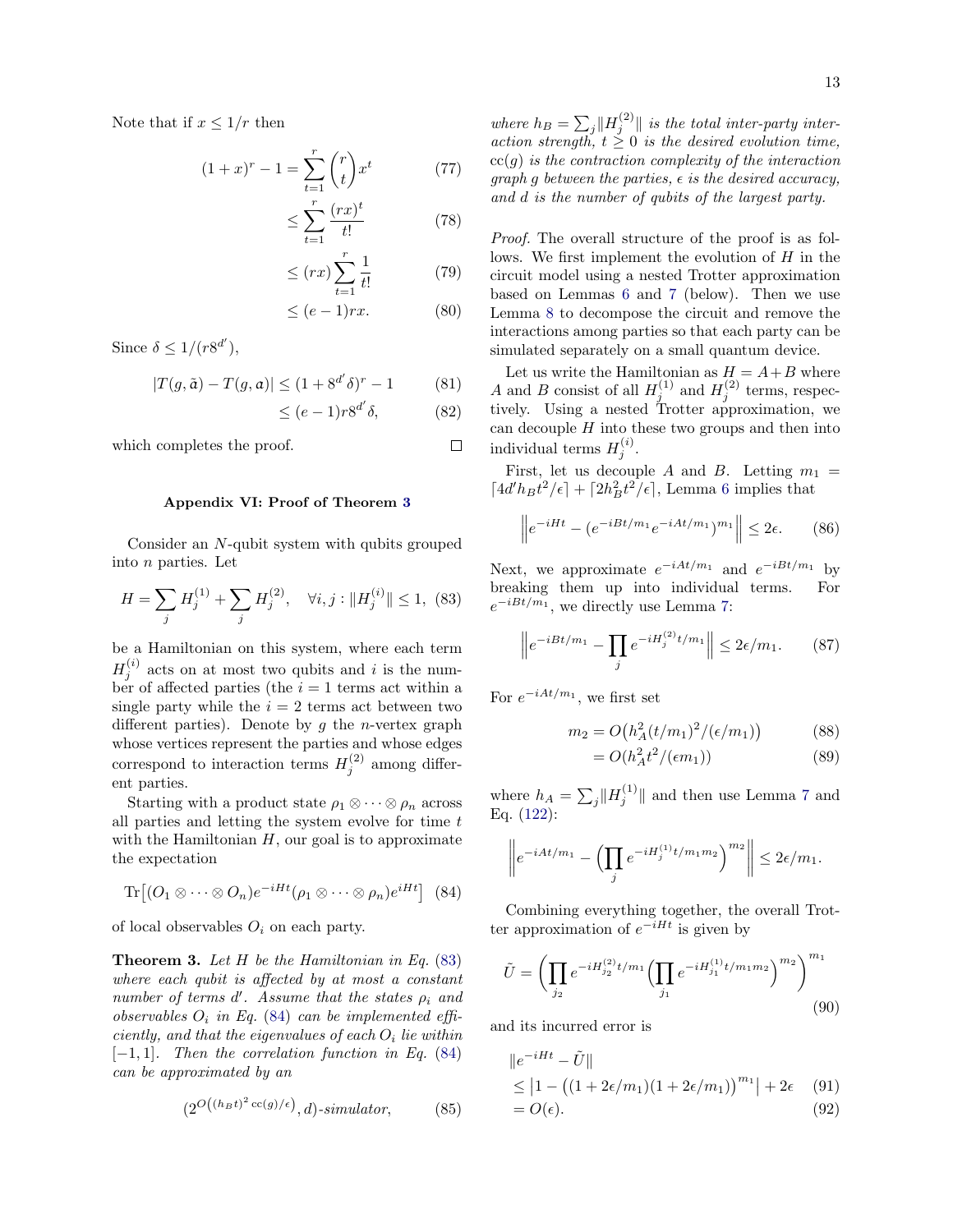To construct a QC algorithm  $(C, f)$  for approximating the correlation function in Eq. [\(84\)](#page-12-1), we need to prepare the states  $\rho_i$ , approximate the unitary evolution by  $H$ , and measure the observables  $O_i$ . We implement these three steps as follows.

Recall that N is the total number of qubits of all *n* parties. Starting from  $|0\rangle^{\otimes N}$ , we first prepare the initial state  $\rho = \rho_1 \otimes \cdots \otimes \rho_n$  by a sequence of singleand two-qubit gates (to account for mixed  $\rho_i$ , a random sequence of gates can be used.) By assumption, this can be done efficiently, and we ignore  $poly(N)$ factors in the simulator complexity.

Next, we can approximately implement  $e^{-iHt}$  by applying the Trotter unitary  $\hat{U}$  from Eq. [\(90\)](#page-12-2). Since each factor  $e^{-iH_j^{(2)}t/m_1}$  and  $e^{-iH_j^{(1)}t/(m_1m_2)}$  can be implemented by a single- or two-qubit gate,  $\tilde{U}$  consists of  $O(Jm_1m_2) = O(Jh_A^2t^2/\epsilon) = \text{poly}(N)t^2/\epsilon$ gates, where J is the total number of terms  $H_j^{(i)}$  in the system (assume  $J = \text{poly}(N)$ ).

Finally, for each observable  $O_i$  with spectral decomposition  $O_i = \sum_k \alpha_k^{(i)}$  $\binom{n}{k} \left| \phi_k \right\rangle \left\langle \phi_k \right|$ , we can find (again, by assumption) an efficiently implementable unitary  $V_i$  such that

$$
V_iO_iV_i^\dagger=\sum_k\alpha_k^{(i)}|k\rangle\langle k|
$$

where  $|k\rangle$  is the standard basis. Let  $f_i(k) = \alpha_k^{(i)}$  $\binom{v}{k}$ . To implement  $O = O_1 \otimes \cdots \otimes O_n$ , we can first implement the basis change  $V_i$  for each party, measure each party in the standard basis to obtain outcomes  $y_1, \ldots, y_n$ , and then output  $f(y) = \prod_{i=1}^n f_i(y_i)$ .

This procedure amounts to a QC algorithm  $(C, f)$ whose output expectation is

$$
\mathbb{E}_y f(y) = \text{Tr}\big[(O_1 \otimes \cdots \otimes O_n) \tilde{U}(\rho_1 \otimes \cdots \otimes \rho_n) \tilde{U}^{\dagger}\big],
$$

where  $\tilde{U}$  is a Trotter approximation of  $e^{-iHt}$ . To bound the error from replacing  $e^{-iHt}$  with  $\tilde{U}$ , observe that

$$
\left| \text{Tr} \left[ \rho e^{iHt} O e^{-iHt} \right] - \text{Tr} \left[ \rho \tilde{U}^{\dagger} O \tilde{U} \right] \right|
$$
  

$$
\leq \lim_{t \to \infty} \frac{iHt}{2} O^{-iHt} \quad \text{tr}(O, \tilde{U})
$$

$$
\leq \|e^{iHt}Oe^{-iHt} - \tilde{U}^{\dagger}O\tilde{U}\|
$$
\n
$$
\leq \| (e^{-iHt} - \tilde{U})^{\dagger}Oe^{-iHt} \|
$$
\n(93)\n(94)

$$
\leq ||(e^{-iHt} - U)^{\dagger} O e^{-iHt}||
$$
\n
$$
+ ||\tilde{U}^{\dagger} O(e^{-iHt} - \tilde{U})||
$$
\n
$$
(94)
$$

$$
\leq \|e^{-iHt} - \tilde{U}\| + \|e^{-iHt} - \tilde{U}\|
$$
 (95)

$$
\leq O(\epsilon),\tag{96}
$$

where the second-to-last inequality uses the assumption that  $||O|| \leq 1$ .

The final step is to evoke Lemma [8](#page-15-0) (below). Partitioning the qubits in the QC algorithm  $(C, f)$  according to the parties in the Hamiltonian simulation, each party has at most d qubits. We denote by  $g'$  the *n*-vertex graph whose vertices represent the parties and whose edges correspond to the twoqubit gates between different parties in the circuit C. Denote by  $d_{g'}(i,j)$  the number of edges between vertices *i* and *j* in  $g'$ . Since each  $H_j^{(2)}$  contributes  $O(m_1) = O(h_B^2 t^2/\epsilon)$  gates to the Trotter approximation  $U$ ,

<span id="page-13-0"></span>
$$
d_{g'}(i,j) = O(h_B^2 t^2/\epsilon) \cdot d_g(i,j),\tag{97}
$$

where  $q$  is the interaction graph of the Hamiltonian H and  $d_q(i, j)$  is the number of edges between vertices  $i$  and  $j$  in  $g$ . Hence, the contraction complexities of  $g'$  and  $g$  are related as follows:

$$
cc(g') = O(h_B^2 t^2 cc(g)/\epsilon). \tag{98}
$$

By Lemma [8,](#page-15-0) we conclude that a

$$
(2^{O((h_B t)^2 \operatorname{cc}(g)/\epsilon)}, d)\text{-simulator} \tag{99}
$$

exists for the Hamiltonian H.

 $||U_t^A - U_t^B|| \leq t\delta.$ 

 $\Box$ 

<span id="page-13-1"></span>**Lemma 3** (Lemma 4 in [\[37\]](#page-5-19)). Let  $A_t$  and  $B_t$  be continuous time-dependent Hermitian operators, and let  $U_t^A$  and  $U_t^B$  with  $U_0^A = U_0^B = I$  be the corresponding time evolution unitaries. Then the following hold:

\n- (a) 
$$
W_t = U_t^{B\dagger} U_t^A
$$
 is the unique solution of  $i \frac{dW_t}{dt} = \left( U_t^{B\dagger} (A_t - B_t) U_t^B \right) W_t$  and  $W_0 = I$ .
\n- (b) If  $||A_s - B_s|| \leq \delta$  for all  $s \in [0, t]$ , then
\n

<span id="page-13-2"></span>Lemma 4. For Hermitian matrices A and B,

$$
\left\| e^{-i(A+B)t} - e^{-iBt} e^{-iAt} \right\| \le \sum_{k=1}^{\infty} \frac{t^{k+1}}{k!} \|\text{ad}_B^k(A)\|
$$

where  $\text{ad}_B$  is the adjoint map  $\text{ad}_B(A) = [B, A]$  and  $\mathrm{ad}^k_B$  is the k-th power of  $\mathrm{ad}_B$ :

$$
\mathrm{ad}_B^k(A) = [\underbrace{B, [\dots[B, [B, A]] \dots ]}_{k}]. \tag{100}
$$

*Proof.* Note that  $e^{-i(A+B)t}$  is generated by the Hamiltonian  $A + B$  and  $e^{-iBt}e^{-iAt}$  is generated by the Hamiltonian  $e^{-iBt}(A + B)e^{iBt}$  by part (a) of Lemma [3.](#page-13-1) According to Lemma 5.3 in [\[49\]](#page-5-33),

$$
e^{X}Ye^{-X} = \sum_{k=0}^{\infty} \frac{1}{k!} \text{ad}_{X}^{k}(Y). \tag{101}
$$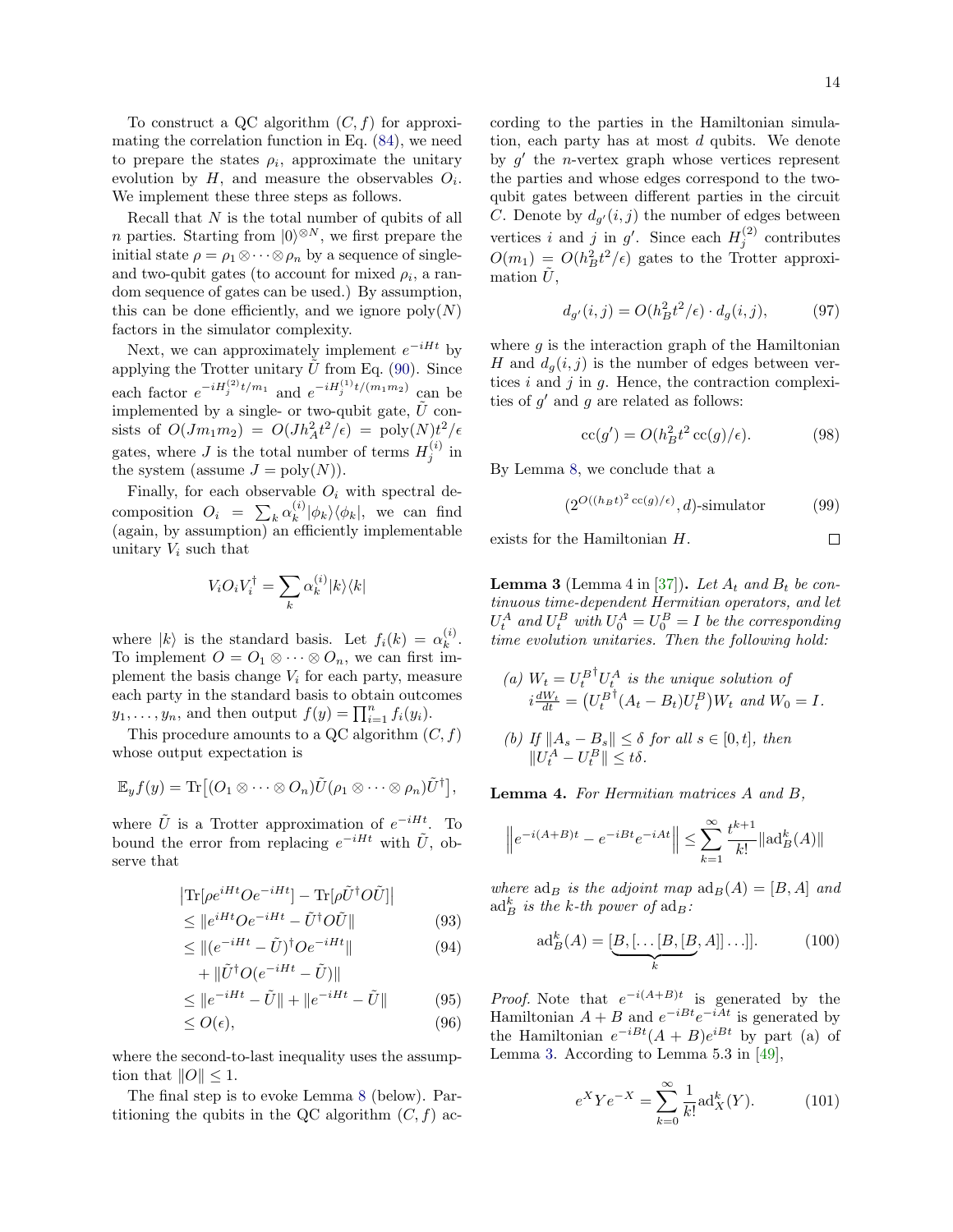Using this identity we get, for any  $s \in [0, t]$ ,

$$
||e^{-iBs}(A+B)e^{iBs} - (A+B)||
$$
  
= 
$$
\left\| \sum_{k=0}^{\infty} ad_B^k (A+B) \frac{(-is)^k}{k!} - (A+B) \right\|
$$
 (102)

$$
= \left\| \sum_{k=1}^{\infty} \mathrm{ad}_B^k(A) \frac{(-is)^k}{k!} \right\| \tag{103}
$$

$$
\leq \sum_{k=1}^{\infty} \frac{s^k}{k!} \|\mathrm{ad}_B^k(A)\| \tag{104}
$$

$$
\leq \sum_{k=1}^{\infty} \frac{t^k}{k!} ||ad_B^k(A)||. \tag{105}
$$

By part (b) of Lemma [3,](#page-13-1)

$$
\left\|e^{-i(A+B)t}-e^{-iBt}e^{-iAt}\right\| \leq t\sum_{k=1}^{\infty}\frac{t^k}{k!}\|\mathrm{ad}_B^k(A)\|,
$$

which is the desired result.

$$
\Box
$$

<span id="page-14-3"></span>**Lemma 5.** Let  $H = A + B = \sum_j H_j^{(1)} + \sum_j H_j^{(2)}$ <br>where each  $H_j$  is a one- or two-qubit Hamiltonian with  $||H_j|| \leq 1$ . If each qubit is involved in at most  $d'$  terms and  $h_B$  =  $\sum_j \lVert H_j^{(2)} \rVert$  denotes the total interaction strength, then

$$
\|\mathrm{ad}_B^k(A)\| \le 2^{k+1} d'h_B^k. \tag{106}
$$

*Proof.* Since  $||[X, Y]|| \le 2||X|| ||Y||$  for any matrices  $X$  and  $Y$ ,

$$
\|\mathrm{ad}_B^k(A)\| \le 2\|B\|\|\mathrm{ad}_B^{k-1}(A)\| \tag{107}
$$

$$
\leq (2||B||)^{k-1} ||[A,B]|| \tag{108}
$$

$$
\leq (2h_B)^{k-1} \|[A, B]\|.\tag{109}
$$

To bound  $\|[A, B]\|$ , note that

$$
\| [A, B] \| \le \sum_{j} \| [A, H_j^{(2)}] \| \tag{110}
$$

$$
\leq \sum_{j} \sum_{i} \left\| [H_i^{(1)}, H_j^{(2)}] \right\| \tag{111}
$$

$$
\leq \sum_{j} \sum_{i:[H_i^{(1)},H_j^{(2)}]\neq 0} 2\|H_i^{(1)}\| \|H_j^{(2)}\| \quad (112)
$$

$$
=\sum_{j}||H_{j}^{(2)}||\sum_{i:[H_{i}^{(1)},H_{j}^{(2)}]\neq 0}2.\tag{113}
$$

For a fixed j, assume  $H_j^{(2)}$  acts on qubits a and b. Then  $[H_i^{(1)}, H_j^{(2)}]$  can be non-zero only when  $H_i^{(1)}$ also acts on a or b. The number of such  $H_i^{(1)}$  that do not commute with  $H_j^{(2)}$  is bounded by  $2d'$ . Hence

$$
\| [A, B] \| \le \sum_{j} \| H_j^{(2)} \| 4d' \tag{114}
$$

$$
\leq 4h_B d'.
$$
 (115)

Combining everything together we get  $\|\mathrm{ad}_B^k(A)\| \leq$  $(2h_B)^{k-1} \cdot 4h_B d' = 2^{k+1} d'h_B^k.$ 

<span id="page-14-0"></span>Lemma 6. Assume the same setting as in Lemma [5.](#page-14-3) Then, for any positive  $\epsilon \leq d' t$ ,

$$
\left\|e^{-i(A+B)t} - (e^{-iBt/m}e^{-iAt/m})^m\right\| \le 2\epsilon \qquad (116)
$$

whenever  $m \geq \lceil 4d'h_Bt^2/\epsilon \rceil$ .

Proof. First, by combining Lemmas [4](#page-13-2) and [5,](#page-14-3)

$$
\|e^{-i(A+B)t/m} - (e^{-iBt/m}e^{-iAt/m})\|
$$
  

$$
\leq \sum_{k=1}^{\infty} \frac{t^{k+1}}{m^{k+1}k!} \cdot (2^{k+1}d'h_B^k)
$$
 (117)

$$
\leq \frac{1}{m} \sum_{k=1}^{\infty} \frac{2^{k+1} d'h_B^k}{(4d'h_Bt^2/\epsilon)^k} \frac{t^{k+1}}{k!}
$$
(118)

$$
= \frac{1}{m} \sum_{k=1}^{\infty} \frac{\epsilon^k}{(2d^t t)^{k-1} k!}
$$
 (119)

$$
\leq \frac{\epsilon}{m} \sum_{k=1}^{\infty} \left(\frac{\epsilon}{2d't}\right)^{k-1} \tag{120}
$$

$$
\leq \frac{2\epsilon}{m},\tag{121}
$$

where the last inequality follows from  $\epsilon \leq d't$  and  $1 + \frac{1}{2} + \frac{1}{4} + \ldots = 2$ . Note that  $U^m - V^m = U^{m-1}(U V + U^{m-2}(U - V)V + \cdots + (U - V)V^{m-1}$  so, for any unitary operations  $U$  and  $V$ ,

<span id="page-14-2"></span>
$$
||U^m - V^m|| \le m||U - V||, \qquad (122)
$$

where the last inequality follows from the triangle inequality and  $||U|| = ||V|| = 1$ . Using this,

$$
\left\|e^{-i(A+B)t} - (e^{-iBt/m}e^{-iAt/m})^m\right\| \le m \cdot \frac{2\epsilon}{m},
$$
 (123)

which is the desired bound. 
$$
\Box
$$

<span id="page-14-1"></span>**Lemma 7.** Let  $H = \sum_j H_j$  and  $h = \sum_j ||H_j||$ . For any positive  $\epsilon \leq ht$ ,

$$
\left\|e^{-iHt/m} - \prod_{j} e^{-iH_jt/m}\right\| \le 2\epsilon/m \tag{124}
$$

whenever  $m \geq \lceil 2h^2 t^2/\epsilon \rceil$ .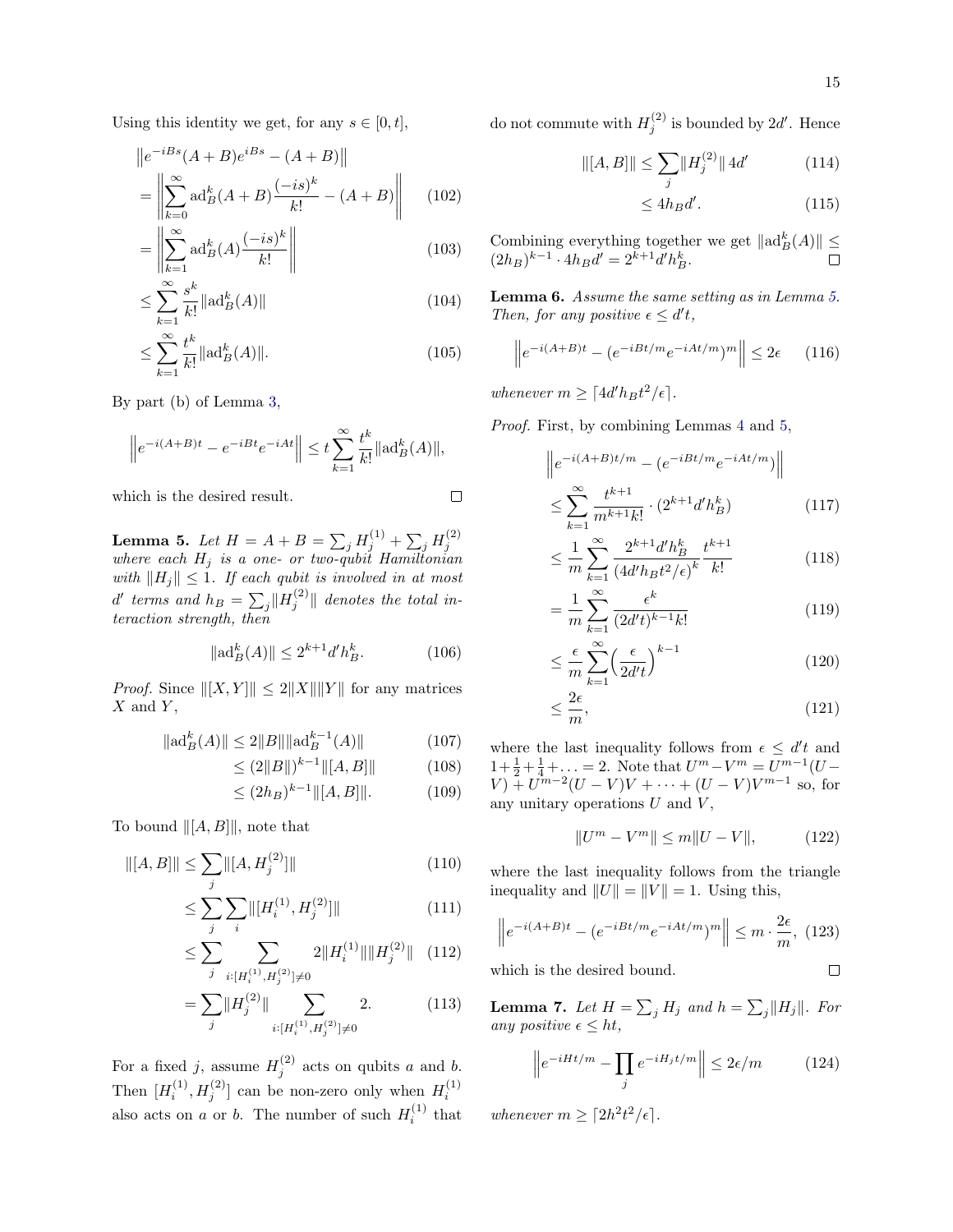*Proof.* Let  $L$  denote the number of terms in  $H$ . By direction expansion,

$$
\|e^{-iHt/m} - \prod_{j} e^{-iH_jt/m}\|
$$
\n
$$
= \left\|\sum_{k=0}^{\infty} (H_1 + \dots + H_L)^k (t/m)^k / k! \qquad (125)
$$
\n
$$
- \sum_{k=0}^{\infty} \sum_{x_1 + \dots + x_{L=k}} \frac{H_1^{x_1} \cdots H_L^{x_L} (t/m)^k}{x_1! \cdots x_L!} \right\|
$$
\n
$$
= \left\|\sum_{k=2}^{\infty} (H_1 + \dots + H_L)^k (t/m)^k / k! \qquad (126)
$$

$$
-\sum_{k=2}^{\infty} \sum_{x_1+\dots+x_L=k} \frac{H_1^{x_1}\cdots H_L^{x_L}(t/m)^k}{x_1!\cdots x_L!} \Bigg\|
$$
  

$$
\sum_{k=2}^{\infty} \|H_1 + \dots + H_L\|_{k}^{k} (t/m)^k / k! \qquad (127)
$$

$$
\leq \sum_{k=2} \|H_1 + \dots + H_L\|^k (t/m)^k / k! \tag{127}
$$

$$
+\sum_{k=2}^{\infty} \sum_{x_1+\dots+x_L=k} \frac{\|H_1^{x_1}\cdots H_L^{x_L}\|(t/m)^k}{x_1!\cdots x_L!} \le \sum_{k=2}^{\infty} (ht/m)^k/k! + \sum_{k=2}^{\infty} (ht/m)^k/k! \tag{128}
$$

$$
\leq \frac{1}{m} 2 \sum_{k=2}^{\infty} \frac{(ht)^k}{m^{k-1}} \frac{1}{k!}.
$$
\n(129)

If  $m \geq \lceil 2h^2t^2/\epsilon \rceil$ ,

$$
\|e^{-iHt/m} - \prod_{j} e^{-iH_jt/m}\|
$$
  

$$
\leq \frac{1}{m} 2 \sum_{k=1}^{\infty} \frac{(ht)^{k+1}}{(2h^2t^2/\epsilon)^k k!}
$$
 (130)

$$
= \frac{1}{m} 2 \sum_{k=1}^{\infty} \frac{\epsilon^k}{2^k h^{k-1} t^{k-1} k!}
$$
 (131)

$$
= \frac{\epsilon}{m} \sum_{k=1}^{\infty} \left(\frac{\epsilon}{2ht}\right)^{k-1} \frac{1}{k!}
$$
 (132)

$$
\leq \frac{2\epsilon}{m},\tag{133}
$$

 $\Box$ 

as desired.

<span id="page-15-0"></span>**Lemma 8.** Let  $(C, f)$  be a QC algorithm and  $Q =$  ${Q_1, \ldots, Q_r}$  be a partition of its qubits. Let g' be the r-vertex (multi-)graph obtained by representing each subset  $Q_i$  as a vertex i and each two-qubit gate in  $C$ acting across sets  $Q_i$  and  $Q_j$  as an edge  $(i, j)$ . Let K be the number of edges in g' and let  $d = \max_i |Q_i|$ be the size of the largest set of qubits. Then  $(C, f)$ has a  $(2^{O(K)}, d)$ -simulator. If in addition f is decomposable, i.e.,  $f(y) = \prod_{i=1}^{r} f_i(y_i)$  where  $y_i$  is the outcome of the standard basis measurement on qubits  $Q_i$ , and  $f_i(y_i) \in [-1,1]$  then  $(C, f)$  has a  $(2^{O(\operatorname{cc}(g'))}, d)$ -simulator.

*Proof.* Let  $(G, \mathcal{A})$  be the tensor network of  $(C, f)$ . Our strategy is to construct a clustering of  $G$  whose induced graph  $g$  is very similar to the graph  $g'$  given in the Lemma. The two simulators are then obtained by applying Theorems [1](#page-2-2) and [2,](#page-3-0) respectively.

We obtain the desired clustering of G from the graph  $g'$ . Since each cluster corresponds to either a vertex or an edge in  $g'$ , we get two types of clusters. Let us describe them in more detail.

For each vertex *i* of  $g'$ , we introduce a cluster  $S_i$ that contains tensors that act only on qubits  $Q_i$ . That is,  $S_i$  consists of all vertices of G that correspond to either an initial qubit state or a single- or a two-qubit gate in the set  $Q_i$ .

Similarly, we introduce a separate cluster also for each edge of  $g'$  (recall that the edges of  $g'$  correspond to two-qubit gates between different parts of  $\mathcal{Q}$ ). We denote these clusters by  $T_i$ .

Since the number of edges of  $g'$  is  $K$ , the overall clustering of  $G$  is given by

$$
\mathcal{P} = \{S_1, \dots, S_r\} \cup \{T_1, \dots, T_K\},\tag{134}
$$

where (as usual) the final observable  $O_f$  has been left out of the clustering. This partition induces a graph  $g$  [\[50\]](#page-5-34) that is very similar to  $g'$ . In particular, the number of edges in  $q$  (or the number of qubits communicated between clusters of  $P$ ) is  $O(K)$ .

Let us verify that the number of qubits needed for simulating each cluster of  $P$  is also d. Following the strategy of Theorem [1,](#page-2-2) we can repeatedly apply Lemma [1](#page-1-1) to cut the tensor network into separate clusters. Since all interactions between qubits in different parts of  $Q$  are mediated by two-qubit gates  $U_i$  represented by the clusters  $T_i$ , splitting the tensor network into clusters  $P$  effectively amounts to cutting these two-qubit gates  $U_j$  out of the circuit. For each  $U_j$ , we apply Lemma [1](#page-1-1) four times:



where  $a_k = c_{k_1} c_{k_2} c_{k_3} c_{k_4} \in \{-\frac{1}{2^4}, \frac{1}{2^4}\}\$  is the product of the four coefficients from Lemma [1](#page-1-1) and  $O_{k_1}^1, \ldots, O_{k_4}^4$  and  $\rho_{k_1}^1, \ldots, \rho_{k_4}^4$  are the four associated observables and states, respectively. Note that we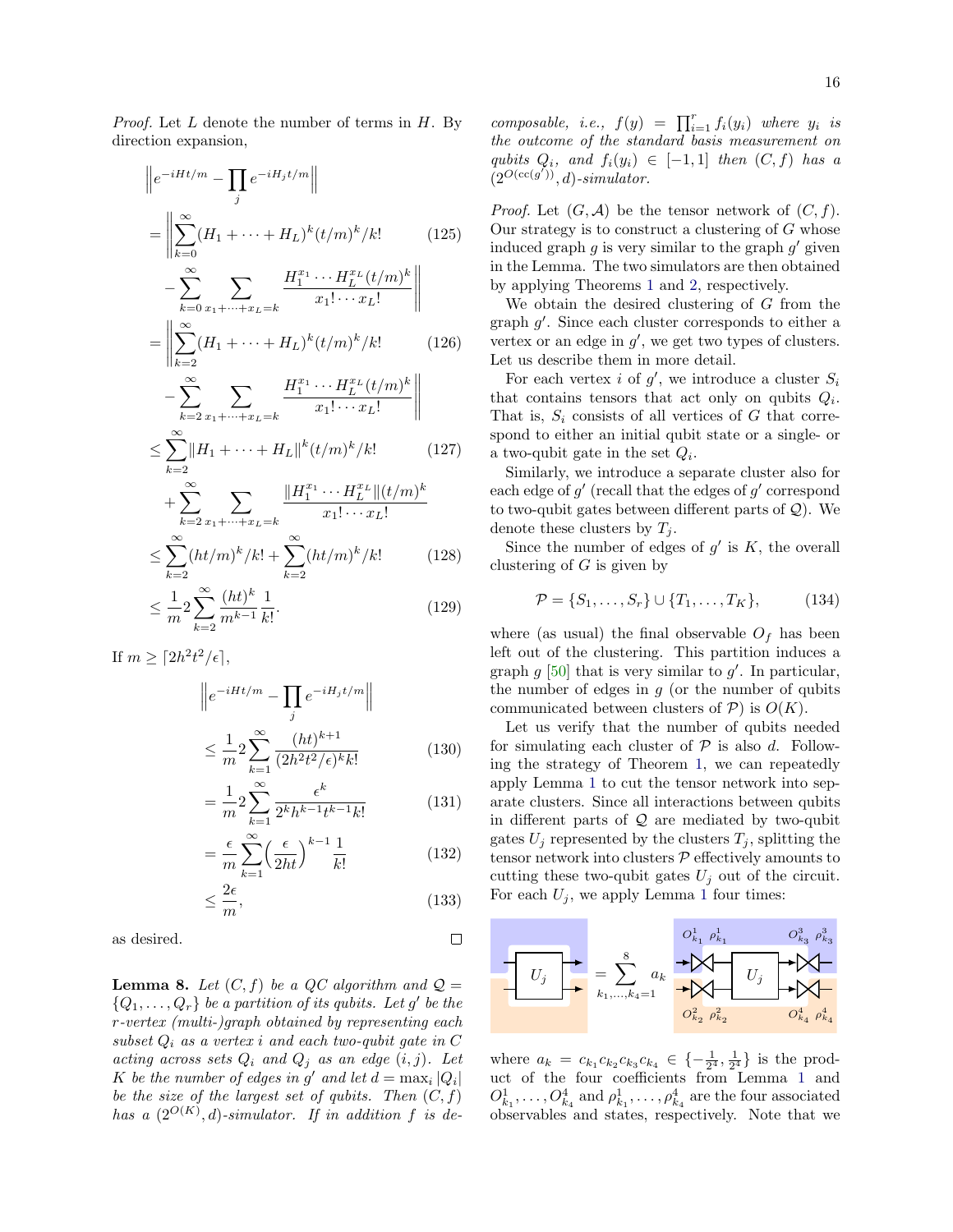can simulate each  $U_i$  classically since only two qubits are involved. This takes care of all clusters  $T_j$ .

The remaining clusters  $S_i$  are associated to subsets of qubits  $Q_i$ . Let us argue that  $|Q_i|$  qubits are enough for simulating  $S_i$  if qubit recycling is permitted. Indeed, for each input qubit of  $S_i$  that results from cutting out some two-qubit gate  $U_j$  (e.g.,  $\rho_{k_3}^3$ ) or  $\rho_{k_4}^4$  in the above figure), there always exists an output qubit of  $S_i$  (e.g., the qubit measured by  $O_{k_1}^1$ or  $O_{k_2}^2$  in the above figure) that can be recycled to be the new input qubit after the measurement. Hence, no additional qubits – other than the original  $|Q_i|$ ones – are needed for simulating the cluster  $S_i$ .

To summarize, the original parameters  $K$  and  $d$  of the graph  $g'$  defined in the statement of the Lemma translate into  $O(K)$  and d for the graph q induced by the partition  $P$  of  $G$ . Hence, the circuit  $C$  is  $(O(K), d)$ -clustered and thus by Theorem [1](#page-2-2) has a  $(2^{O(K)}, d)$ -simulator.

If f is decomposable, we can get a  $(2^{O(\text{cc}(g))}, d)$ simulator by using Theorem [2.](#page-3-0) We can find a good contraction order for  $g$  based on  $g'$ . Indeed, we can first absorb each cluster  $T_i$  that represents some twoqubit gate  $U_j$  into one of its adjacent clusters  $S_i$  or  $S_{i'}$  – this effectively introduces a double edge between  $S_i$  and  $S_{i'}$ . Repeating this for each  $T_j$  reduces the graph g to g'. Hence  $\operatorname{cc}(g) = O(\operatorname{cc}(g'))$ , yielding a  $(2^{\widetilde{O}(\operatorname{cc}(g'))}, d)$ -simulator for  $(C, f)$ . П

#### Appendix VII: Numerical VQE experiments

We consider the VQE algorithms using the following parameterized circuit with n qubits and D layers:

$$
U(\theta) = U_D(\theta_D) U_{\text{ENT}} \cdots U_1(\theta_1) U_{\text{ENT}} U_0(\theta_0), \tag{135}
$$

where  $U_i(\theta_i) = \bigotimes_{j=1}^n U_i^j(\theta_i^j)$  and each  $U_i^j(\theta_i^j)$  is a parameterized single-qubit gate applied on the  $j$ -th qubit:

$$
U_i^j(\theta_i^j) = Z_j(\theta_{i,1}^j) X_j(\theta_{i,2}^j) Z_j(\theta_{i,3}^j), \tag{136}
$$

where  $Z_i(\beta) = \exp(-i\beta Z)$  and  $X_i(\beta) = \exp(-i\beta X)$ are single-qubit  $X$  and  $Z$  rotations applied to the jth qubit. Since  $U_0(\theta_0)$  is applied directly to the input  $|0\rangle^n$ , the first Z rotation gates can be removed:

$$
U_0(\theta_0) = \bigotimes_{j=1}^n Z_j(\theta_{0,1}^j) X_j(\theta_{0,2}^j), \tag{137}
$$

so in total  $\theta$  has  $(3D + 2)n$  parameters.

To apply our result to this circuit, we propose the

following way:

- 1. choose a partition  $\mathcal{P} = \{S_1, \ldots, S_r\}$  of n qubits such that  $|S_i| \leq d$  for each *i*;
- 2. remove some entangling gates from  $U_{\text{ENT}}$  that go across different parts of  $P$  and denote the modified sequence by  $U'_{\text{ENT}}$ ;
- 3. replace some occurrences of  $U_{\text{ENT}}$  in the original circuit  $U(\theta)$  by  $U'_{\text{ENT}}$  and denote the modified circuit by  $U'(\theta)$ .

Given the circuit  $U'(\theta)$  with fixed parameters  $\theta$ , we estimate  $\langle 0 |^{\otimes n} U'^{\dagger}(\theta) H U'(\theta) | 0 \rangle^{\otimes n}$  by performing Pauli measurements and summing according to the Pauli decomposition of H:

$$
H = \sum_{i=1}^{L} \alpha_i \left( \bigotimes_{j=1}^{n} \sigma_{i,j} \right), \tag{138}
$$

where  $\sigma_{i,j} \in \{X, Y, Z, I\}$  is a Pauli matrix. Since the measurement is Pauli observable, we can use a QC circuit  $(C, f)$  to compute the expectation value, where  $f$  is decomposable. Denote  $g$  by regarding each set  $S_i$  as a node and each gate that acts cross two sets as an edge. By Lemma [8,](#page-15-0) the modified circuit has a  $(2^{O(\text{cc}(g))}, d)$ -simulator where  $\text{cc}(g)$  is the contraction complexity of the graph g.

Our numerical observations suggest that for a small scale quantum circuit, replacing some  $U_{\text{ENT}}$ by  $U'_{\rm ENT}$  does not influence the performance significantly. Specifically, we let  $U_{\text{ENT}}$  be a fixed sequence of two-qubits gates for producing entanglement:

$$
U_{\text{ENT}} = \prod_{i=1}^{n-1} \prod_{j=i+1}^{n} \text{CNOT}(i, j), \tag{139}
$$

where  $CNOT(i, j)$  is the CNOT gate with the *i*-th qubit as control and the j-th qubit as target.

We partition our *n* qubits into two sets:  $S_1$  =  $\{1, ..., \frac{n}{2}\}\$ and  $S_2 = \{\frac{n}{2} + 1, ..., n\}\$ and construct  $U'_{\text{ENT}}$  form  $U_{\text{ENT}}$  by removing CNOT gates that cross the two sets:

$$
U'_{\text{ENT}} = \left(\prod_{i=n/2+1}^{n-1} \prod_{j=i+1}^{n} \text{CNOT}(i, j)\right) \qquad (140)
$$

$$
\cdot \left(\prod_{i=1}^{n/2-1} \prod_{j=i+1}^{n/2} \text{CNOT}(i, j)\right). \qquad (141)
$$

Replacing  $U_{\text{ENT}}$  by  $U'_{\text{ENT}}$  decreases the number of gates across the two sets.

Let  $R \subseteq \{1, \ldots, D\}$  denote the set of locations where we replace  $U_{\text{ENT}}$  by  $U'_{\text{ENT}}$  and let  $D_1$  denote